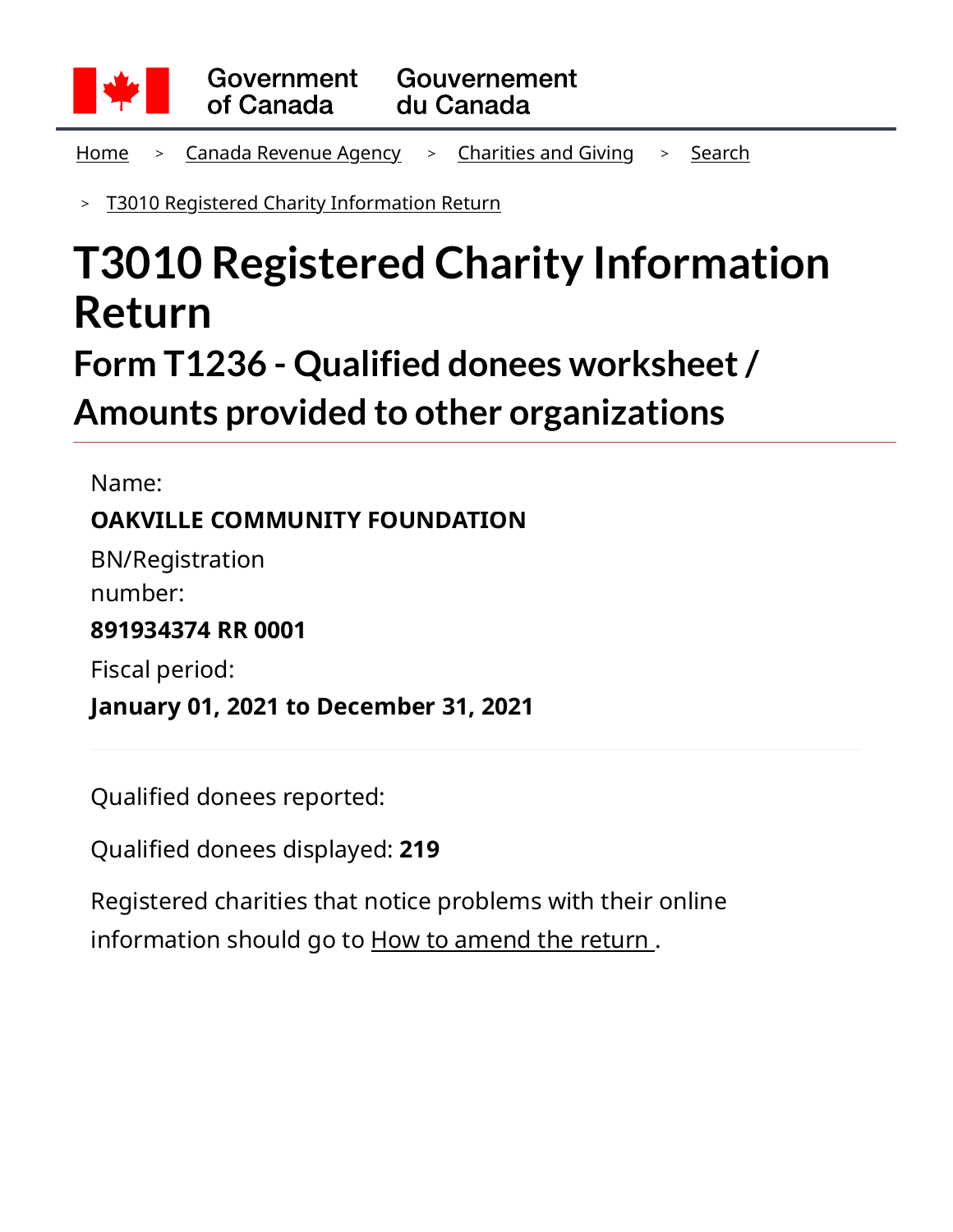Name of organization: **Oakville Hospital Foundation** Associated charity: Business number/Registration number: **131453490RR0001** City: **Oakville** Province/Territory: **ON** Amounts of non-cash gifts: Total amount of gifts: **CAN\$ 602,677.00**

#### **Qualified donee # 2**

Name of organization: **Sheridan College** Associated charity: Business number/Registration number: **107976565RR0002** City: **Oakville** Province/Territory: **ON** Amounts of non-cash gifts: Total amount of gifts: **CAN\$ 456,505.00**

# **Qualified donee # 3**

Name of organization: **June and Ian Cockwell Private Foundation** Associated charity: Business number/Registration number: **720774694RR0001** City: **Oakville** Province/Territory: **ON** Amounts of non-cash gifts: Total amount of gifts: **CAN\$ 250,000.00**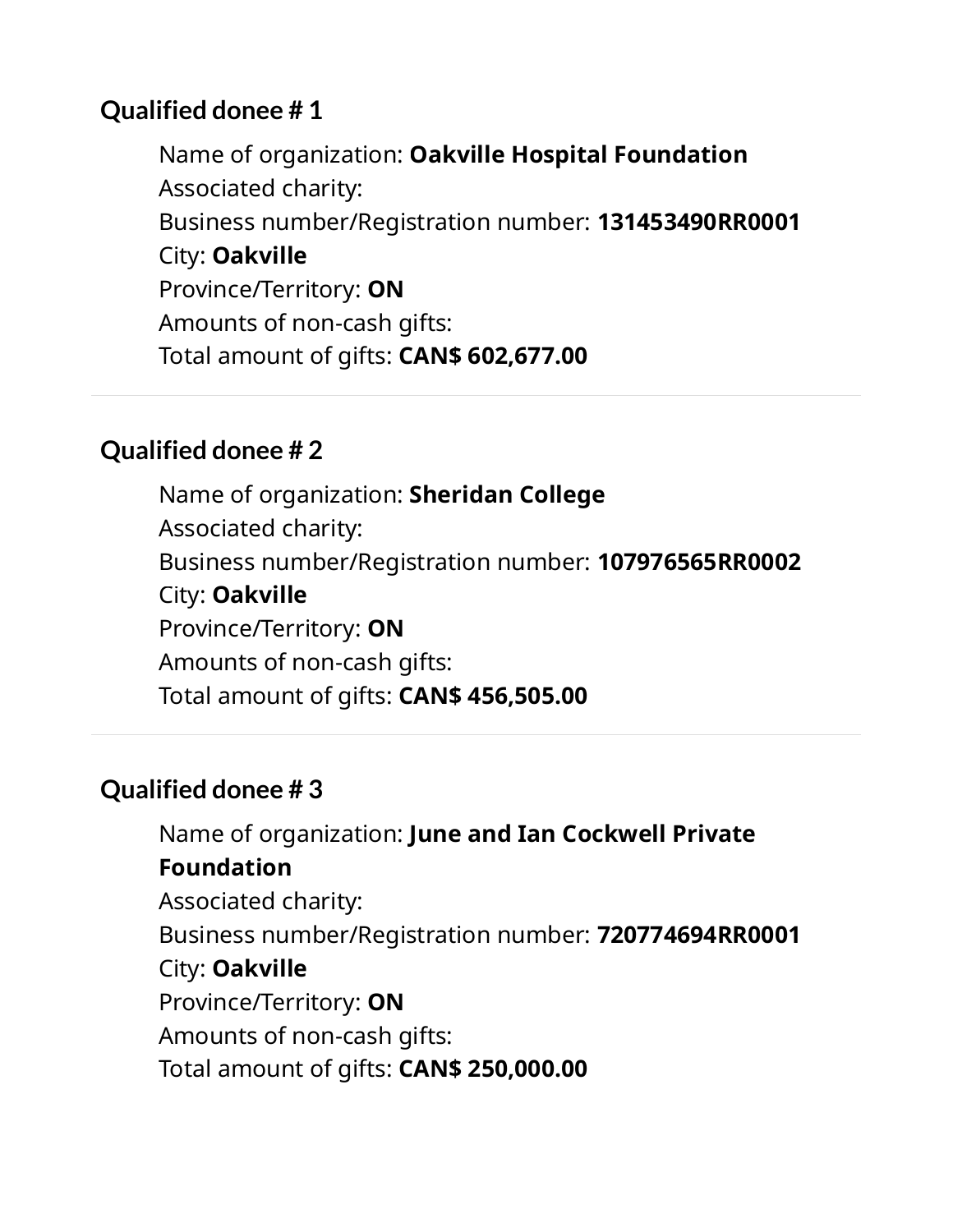Name of organization: **Acclaim Health** Associated charity: Business number/Registration number: **119284602RR0001** City: **Oakville** Province/Territory: **ON** Amounts of non-cash gifts: Total amount of gifts: **CAN\$ 195,560.00**

#### **Qualified donee # 5**

Name of organization: **Juvenile Diabetes Research Foundation Canada -** Associated charity: Business number/Registration number: **118976604RR0001** City: **Makrham** Province/Territory: **ON** Amounts of non-cash gifts: Total amount of gifts: **CAN\$ 172,360.00**

# **Qualified donee # 6**

Name of organization: **Indwell Community Homes** Associated charity: Business number/Registration number: **131295198RR0001** City: **Hamilton** Province/Territory: **ON** Amounts of non-cash gifts: Total amount of gifts: **CAN\$ 100,000.00**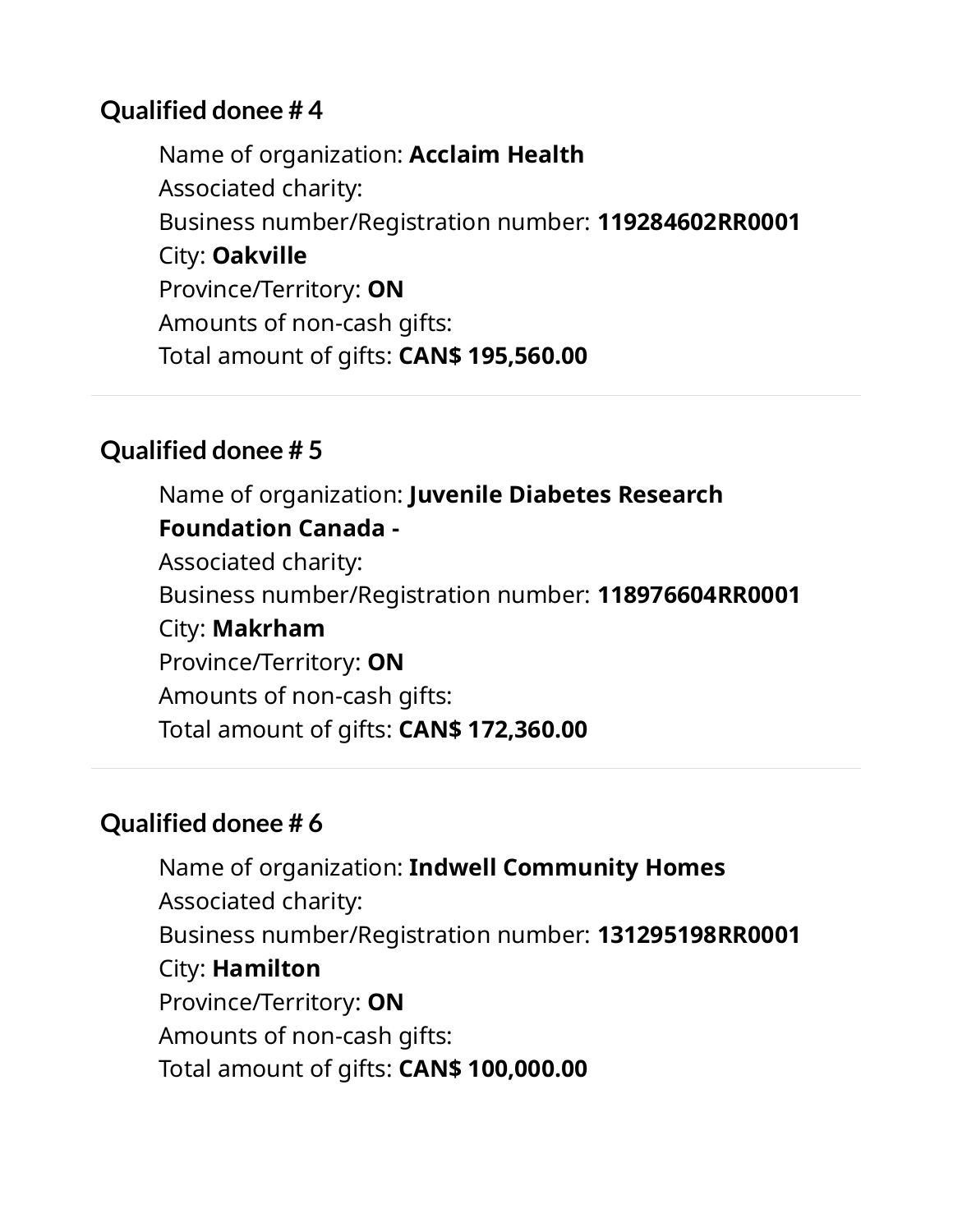Name of organization: **Home Suite Hope** Associated charity: Business number/Registration number: **896568417RR0001** City: **Oakville** Province/Territory: **ON** Amounts of non-cash gifts: Total amount of gifts: **CAN\$ 98,348.00**

## **Qualified donee # 8**

Name of organization: **Brampton and Area Community Foundation** Associated charity: Business number/Registration number: **861989465RR0001** City: **Caledon** Province/Territory: **ON** Amounts of non-cash gifts: Total amount of gifts: **CAN\$ 89,420.00**

# **Qualified donee # 9**

Name of organization: **Canadian Caribbean Association of Halton** Associated charity: Business number/Registration number: **887892446RR0001** City: **Oakville** Province/Territory: **ON** Amounts of non-cash gifts: Total amount of gifts: **CAN\$ 82,110.00**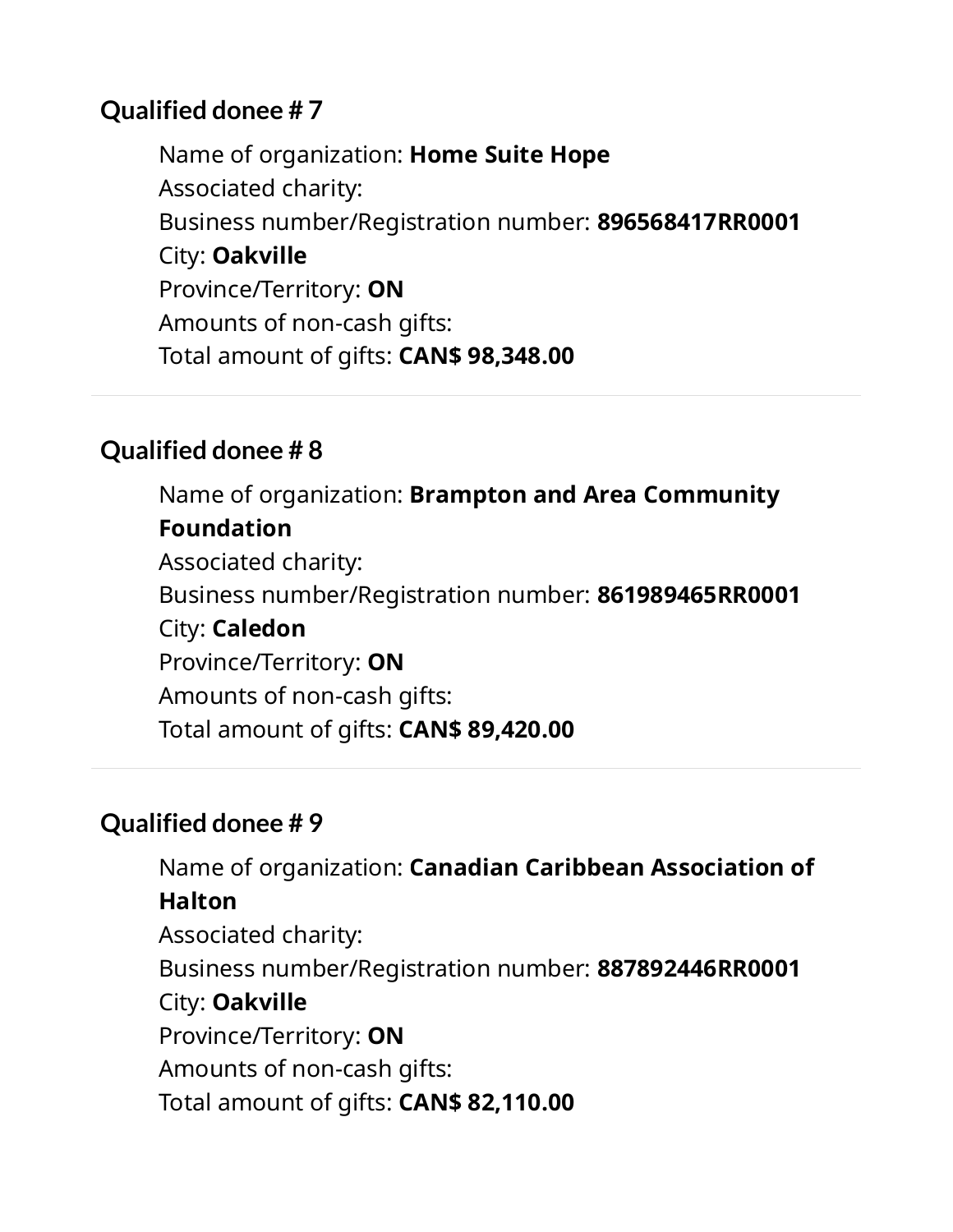Name of organization: **United Way Halton & Hamilton** Associated charity: Business number/Registration number: **107462988RR0001** City: **Hamilton** Province/Territory: **ON** Amounts of non-cash gifts: Total amount of gifts: **CAN\$ 76,645.00**

## **Qualified donee # 11**

Name of organization: **The Community Foundation of Mississauga** Associated charity: Business number/Registration number: **892395112RR0001** City: **Mississauga** Province/Territory: **ON** Amounts of non-cash gifts: Total amount of gifts: **CAN\$ 72,500.00**

# **Qualified donee # 12**

Name of organization: **Wellspring Birmingham Gilgan House** Associated charity: Business number/Registration number: **892728940RR0001** City: **Oakville** Province/Territory: **ON** Amounts of non-cash gifts: Total amount of gifts: **CAN\$ 70,937.00**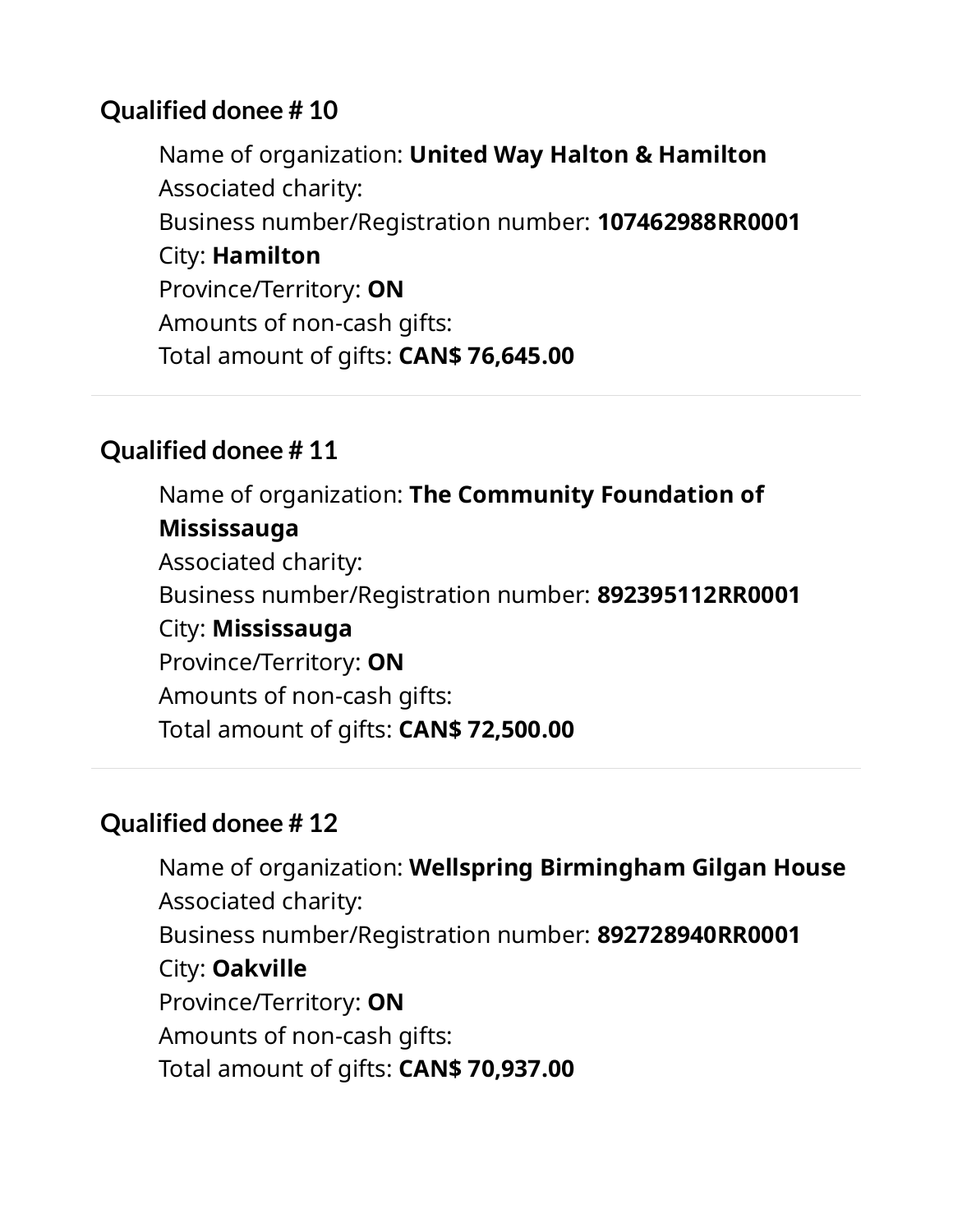Name of organization: **Small Change Fund** Associated charity: Business number/Registration number: **803355692RR0001** City: **Toronto** Province/Territory: **ON** Amounts of non-cash gifts: Total amount of gifts: **CAN\$ 68,500.00**

#### **Qualified donee # 14**

Name of organization: **Kerr Street Mission** Associated charity: Business number/Registration number: **897106845RR0001** City: **Oakville** Province/Territory: **ON** Amounts of non-cash gifts: Total amount of gifts: **CAN\$ 68,265.00**

# **Qualified donee # 15**

Name of organization: **Lions Foundation of Canada - Dog Guides** Associated charity: Business number/Registration number: **118837046RR0001** City: **Oakville** Province/Territory: **ON** Amounts of non-cash gifts: Total amount of gifts: **CAN\$ 52,857.00**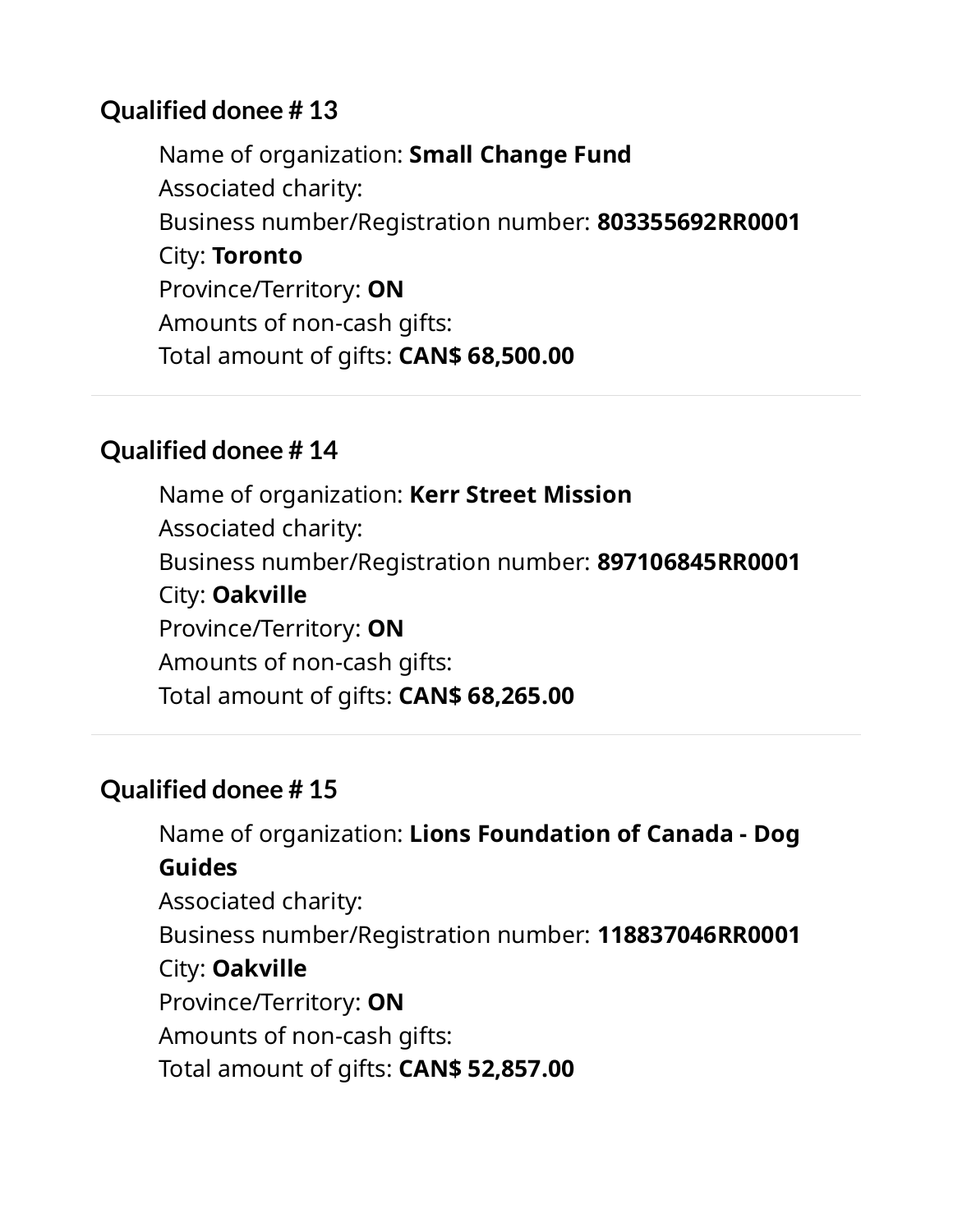Name of organization: **Shifra Homes Inc.** Associated charity: Business number/Registration number: **808262471RR0001** City: **Burlington** Province/Territory: **ON** Amounts of non-cash gifts: Total amount of gifts: **CAN\$ 42,888.00**

#### **Qualified donee # 17**

Name of organization: **Community Living Oakville** Associated charity: Business number/Registration number: **107790552RR0001** City: **Oakville** Province/Territory: **ON** Amounts of non-cash gifts: Total amount of gifts: **CAN\$ 41,956.00**

#### **Qualified donee # 18**

Name of organization: **Mary Mother of God Catholic Church** Associated charity: Business number/Registration number: **119110450RR0138** City: **Oakville** Province/Territory: **ON** Amounts of non-cash gifts: Total amount of gifts: **CAN\$ 40,000.00**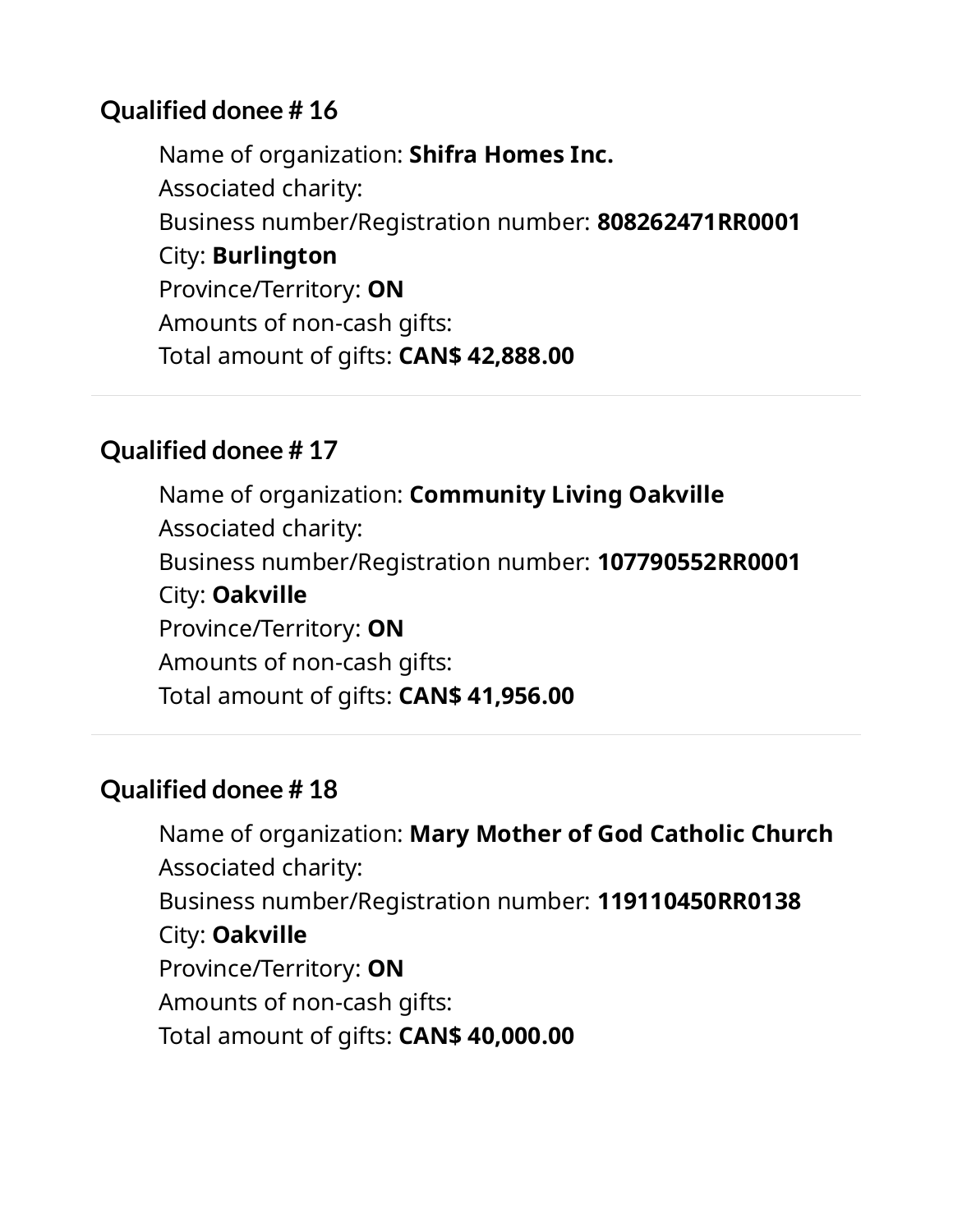Name of organization: **Black Mentorship Inc** Associated charity: Business number/Registration number: **748829470RR0001** City: **Oakville** Province/Territory: **ON** Amounts of non-cash gifts: Total amount of gifts: **CAN\$ 38,646.00**

#### **Qualified donee # 20**

Name of organization: **Oakville Meals on Wheels** Associated charity: Business number/Registration number: **129950515RR0001** City: **Oakville** Province/Territory: **ON** Amounts of non-cash gifts: Total amount of gifts: **CAN\$ 37,958.00**

# **Qualified donee # 21**

Name of organization: **Oakville Public Library** Associated charity: Business number/Registration number: **119248169RR0001** City: **Oakville** Province/Territory: **ON** Amounts of non-cash gifts: Total amount of gifts: **CAN\$ 37,854.00**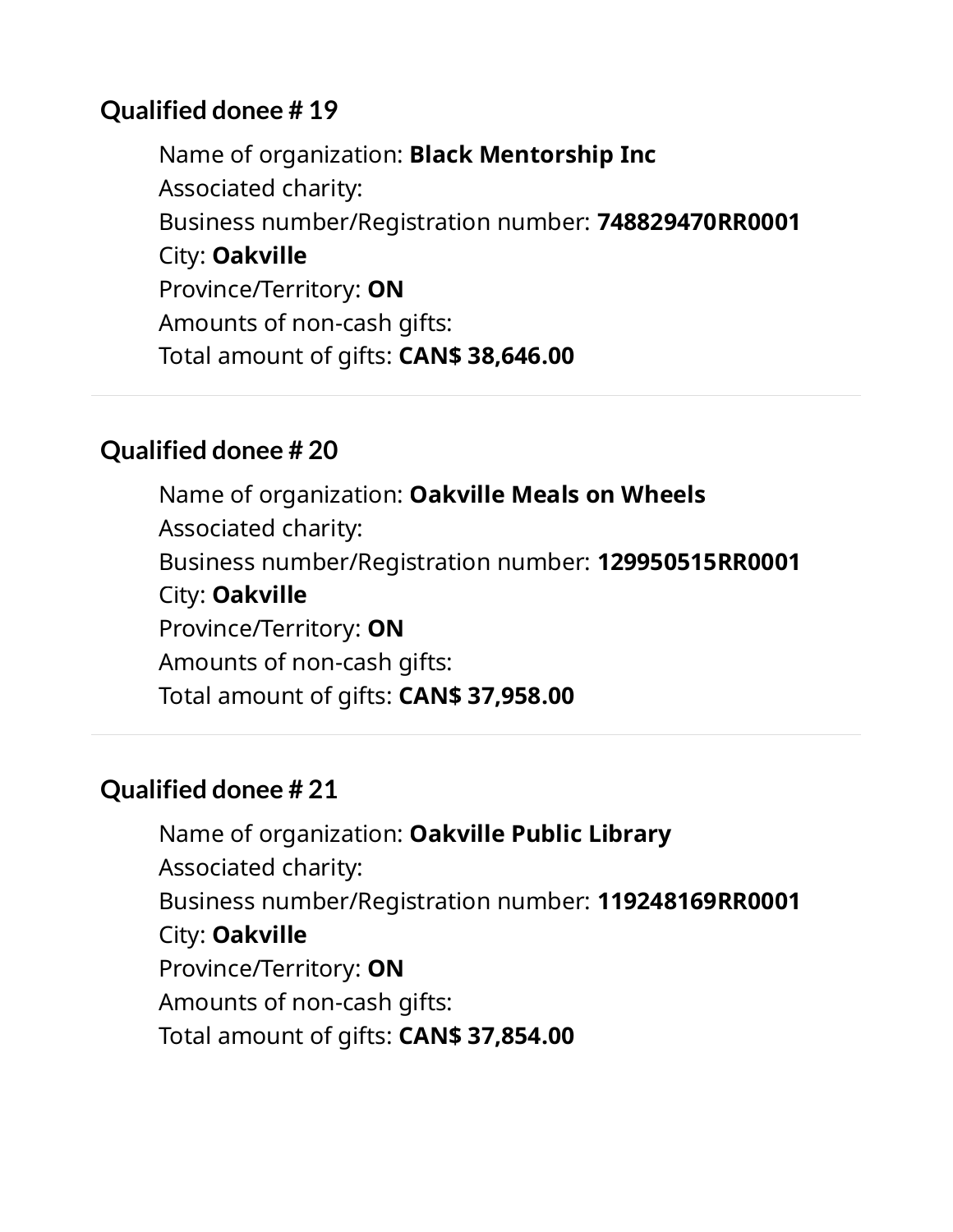Name of organization: **The Women's Centre of Halton** Associated charity: Business number/Registration number: **134949395RR0001** City: **Oakville** Province/Territory: **ON** Amounts of non-cash gifts: Total amount of gifts: **CAN\$ 35,470.00**

#### **Qualified donee # 23**

Name of organization: **Food For Life Canada** Associated charity: Business number/Registration number: **890943772RR0001** City: **Burlington** Province/Territory: **ON** Amounts of non-cash gifts: Total amount of gifts: **CAN\$ 33,476.00**

# **Qualified donee # 24**

Name of organization: **Safetynet Children & Youth Charities** Associated charity: Business number/Registration number: **853458966RR0001** City: **Oakville** Province/Territory: **ON** Amounts of non-cash gifts: Total amount of gifts: **CAN\$ 32,865.00**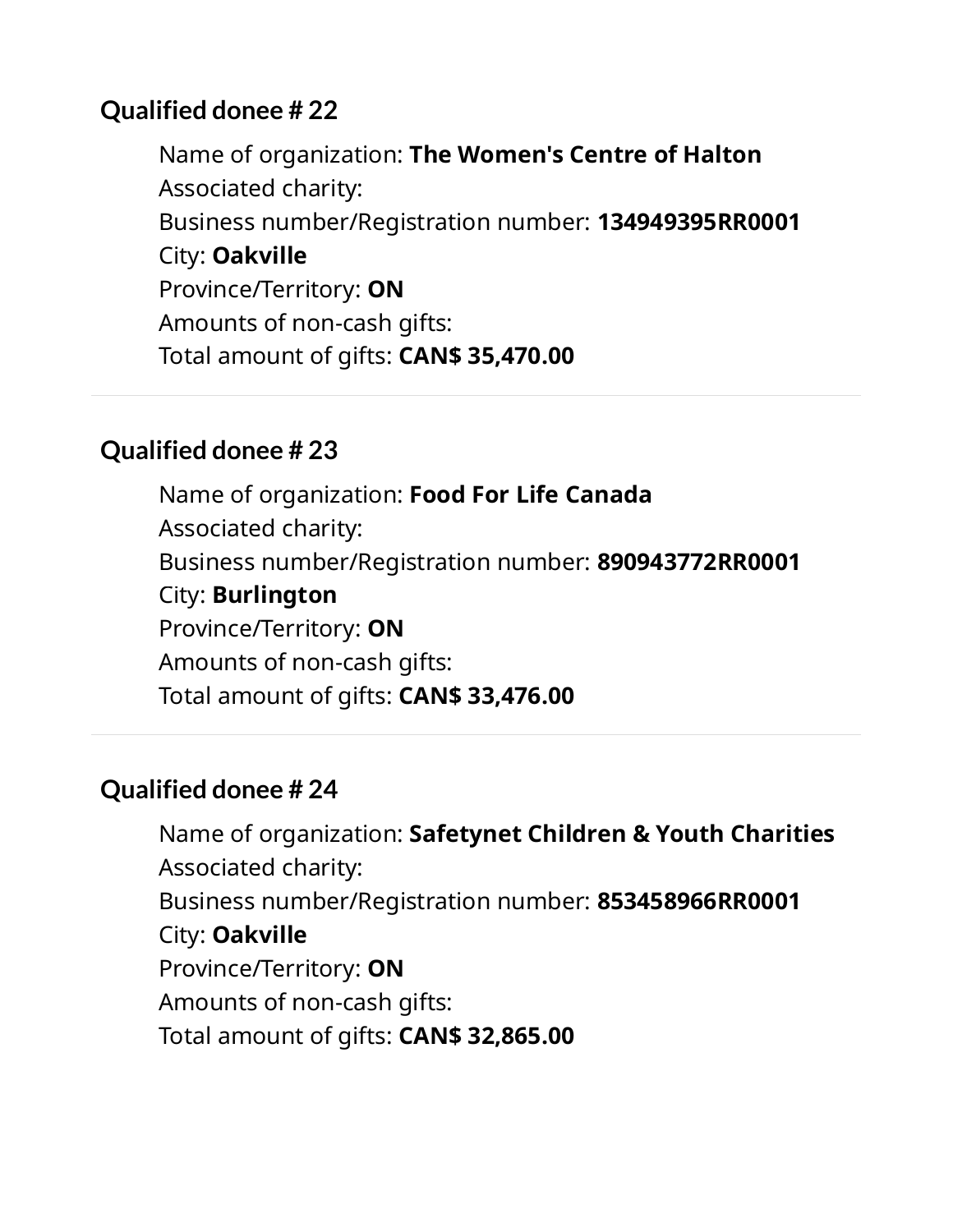Name of organization: **Rotary Club of Oakville Trafalgar Foundation Inc** Associated charity: Business number/Registration number: **891307571RR0001** City: **Oakville** Province/Territory: **ON** Amounts of non-cash gifts: Total amount of gifts: **CAN\$ 32,461.00**

# **Qualified donee # 26**

Name of organization: **Doctors Without Borders Canada** Associated charity: Business number/Registration number: **135275857RR0001** City: **Toronto** Province/Territory: **ON** Amounts of non-cash gifts: Total amount of gifts: **CAN\$ 30,490.00**

# **Qualified donee # 27**

Name of organization: **Support House** Associated charity: Business number/Registration number: **103966529RR0001** City: **Oakville** Province/Territory: **ON** Amounts of non-cash gifts: Total amount of gifts: **CAN\$ 30,000.00**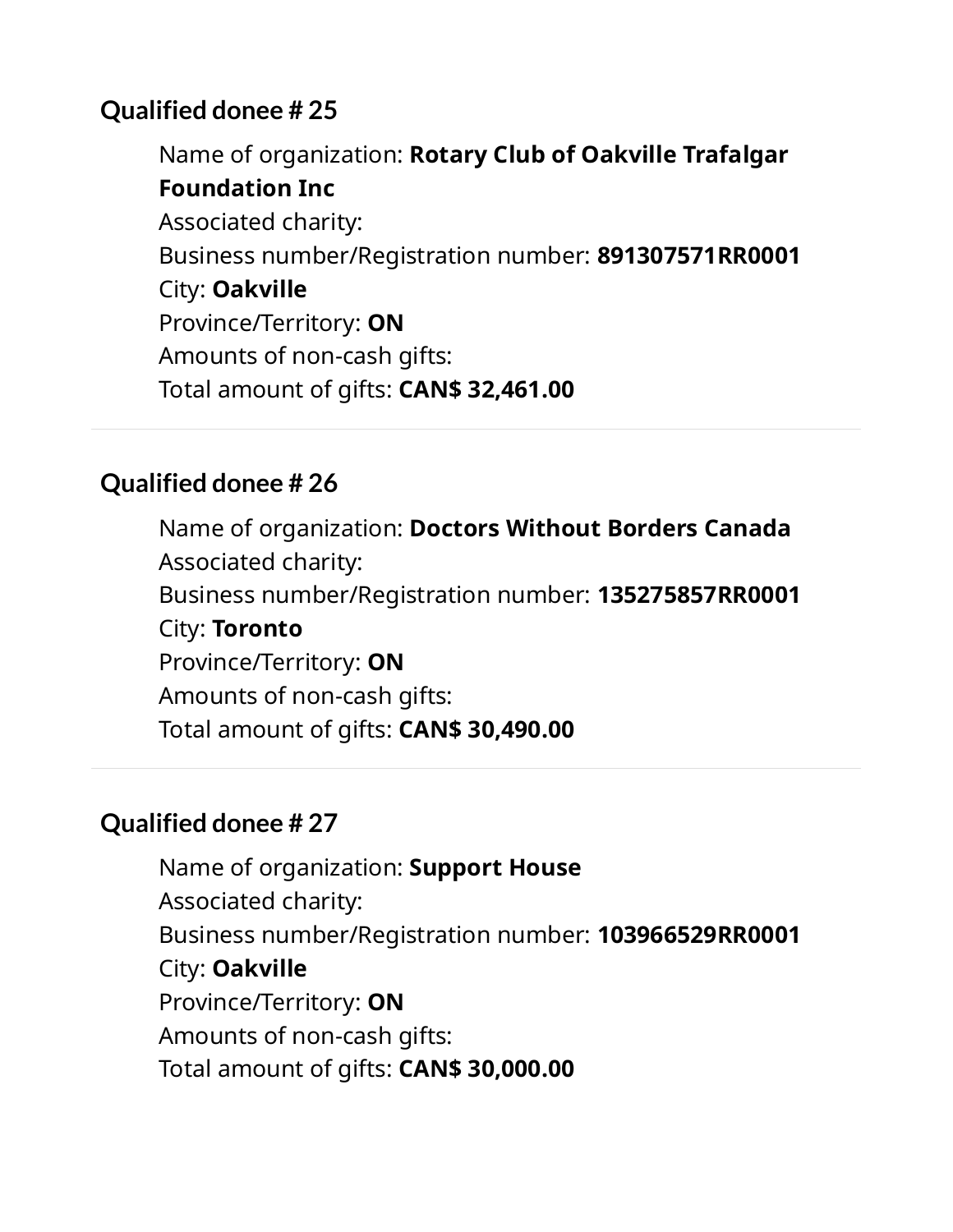Name of organization: **Western University** Associated charity: Business number/Registration number: **108162587RR0001** City: **London** Province/Territory: **ON** Amounts of non-cash gifts: Total amount of gifts: **CAN\$ 30,000.00**

#### **Qualified donee # 29**

Name of organization: **ArtHouse for Children & Youth** Associated charity: Business number/Registration number: **858682651RR0001** City: **Oakville** Province/Territory: **ON** Amounts of non-cash gifts: Total amount of gifts: **CAN\$ 27,870.00**

#### **Qualified donee # 30**

Name of organization: **The Lighthouse Program for Grieving Children** Associated charity: Business number/Registration number: **861059715RR0001** City: **Oakville** Province/Territory: **ON** Amounts of non-cash gifts: Total amount of gifts: **CAN\$ 27,599.00**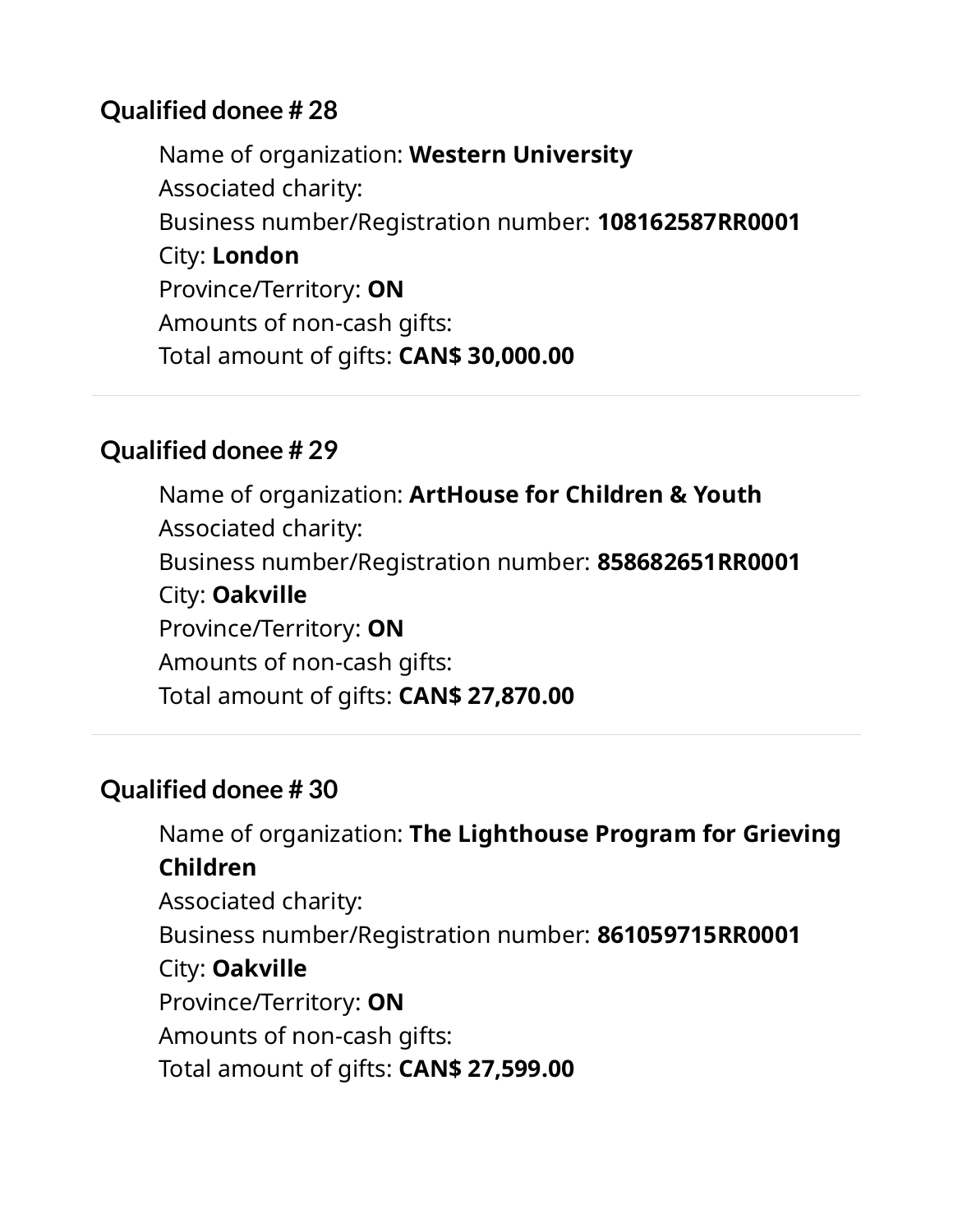Name of organization: **Sexual Assault & Violence Intervention Services** Associated charity: Business number/Registration number: **119452662RR0001** City: **Oakville** Province/Territory: **ON** Amounts of non-cash gifts: Total amount of gifts: **CAN\$ 27,271.00**

# **Qualified donee # 32**

Name of organization: **Amnesty International (Canada) - National Ofce** Associated charity: Business number/Registration number: **118785914RR0001** City: **Ottawa** Province/Territory: **ON** Amounts of non-cash gifts: Total amount of gifts: **CAN\$ 26,765.00**

# **Qualified donee # 33**

Name of organization: **Canadian Friends Service Committee** Associated charity: Business number/Registration number: **132146549RR0001** City: **Toronto** Province/Territory: **ON** Amounts of non-cash gifts: Total amount of gifts: **CAN\$ 26,690.00**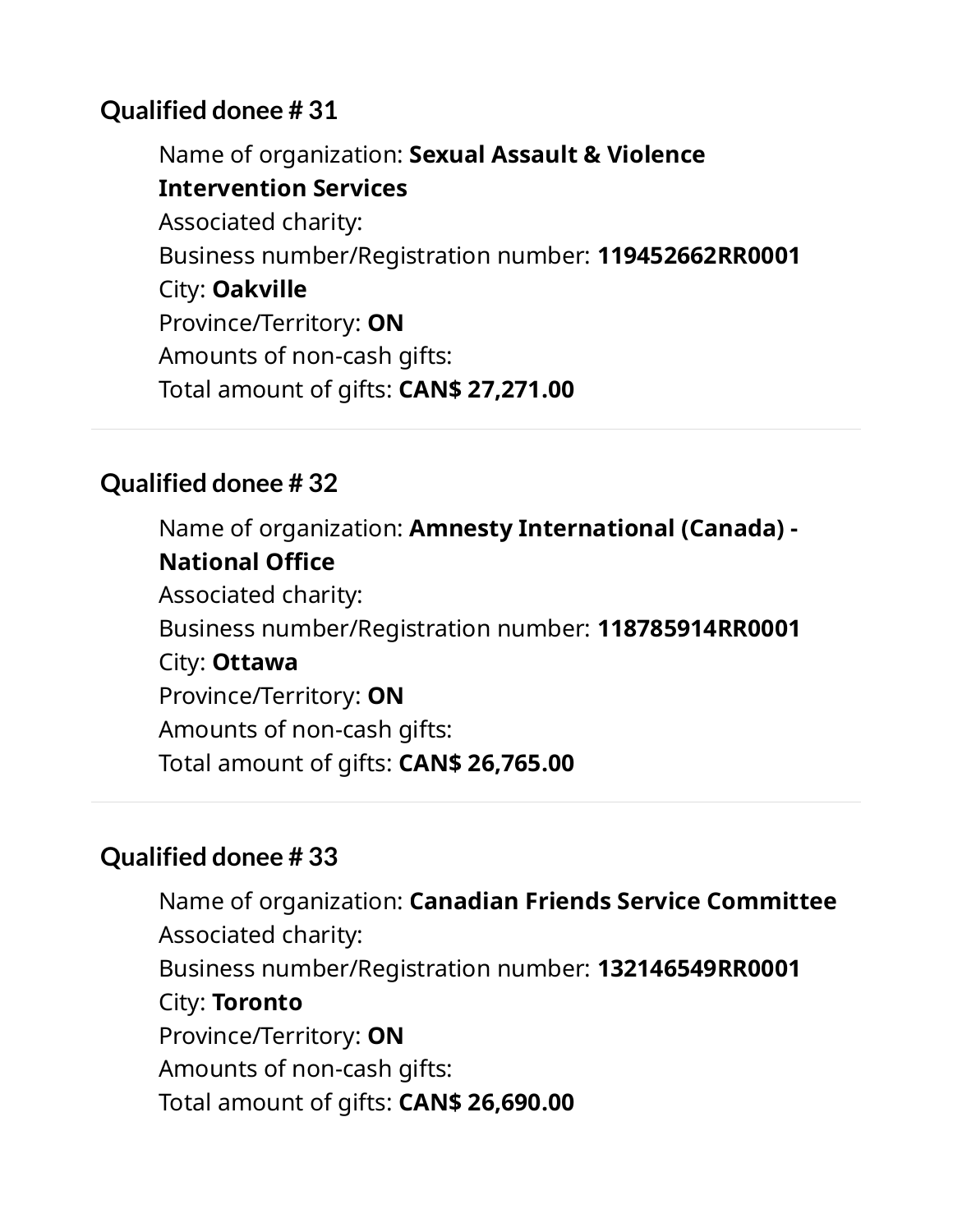Name of organization: **Grace Anglican Church** Associated charity: Business number/Registration number: **108099771RR0006** City: **Milton** Province/Territory: **ON** Amounts of non-cash gifts: Total amount of gifts: **CAN\$ 26,690.00**

## **Qualified donee # 35**

Name of organization: **S.H.A.R.E. Agricultural Foundation** Associated charity: Business number/Registration number: **131507428RR0001** City: **Inglewood** Province/Territory: **ON** Amounts of non-cash gifts: Total amount of gifts: **CAN\$ 26,690.00**

# **Qualified donee # 36**

Name of organization: **Halton Women's Place** Associated charity: Business number/Registration number: **107462558RR0001** City: **Burlington** Province/Territory: **ON** Amounts of non-cash gifts: Total amount of gifts: **CAN\$ 25,166.00**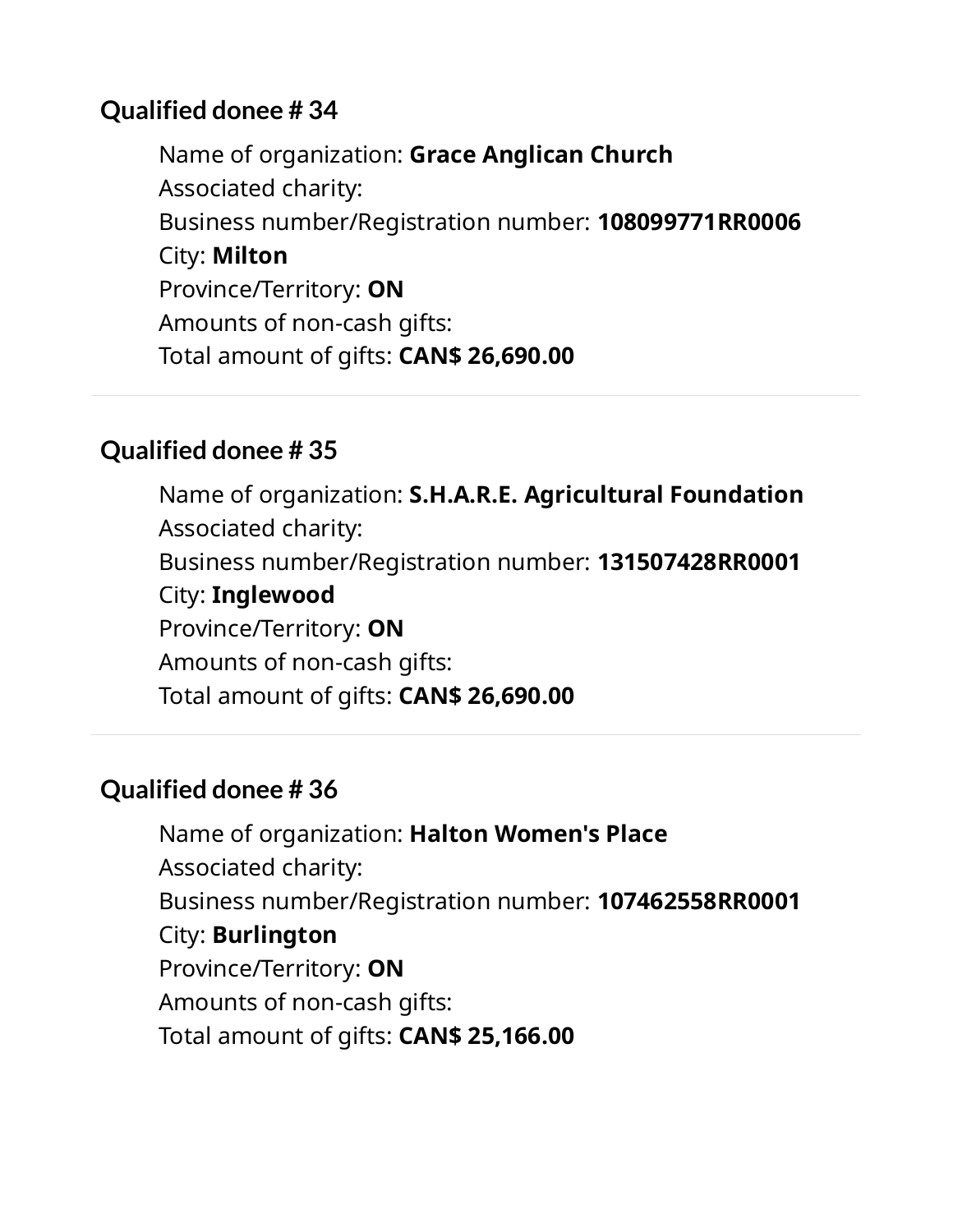Name of organization: **YMCA of Oakville** Associated charity: Business number/Registration number: **119064400RR0001** City: **Oakville** Province/Territory: **ON** Amounts of non-cash gifts: Total amount of gifts: **CAN\$ 24,526.00**

## **Qualified donee # 38**

Name of organization: **ErinoakKids Centre for Treatment and Development** Associated charity: Business number/Registration number: **118901446RR0001** City: **Mississauga** Province/Territory: **ON** Amounts of non-cash gifts: Total amount of gifts: **CAN\$ 24,222.00**

# **Qualified donee # 39**

Name of organization: **Heartache2Hope** Associated charity: Business number/Registration number: **750195323RR0001** City: **Oakville** Province/Territory: **ON** Amounts of non-cash gifts: Total amount of gifts: **CAN\$ 21,951.00**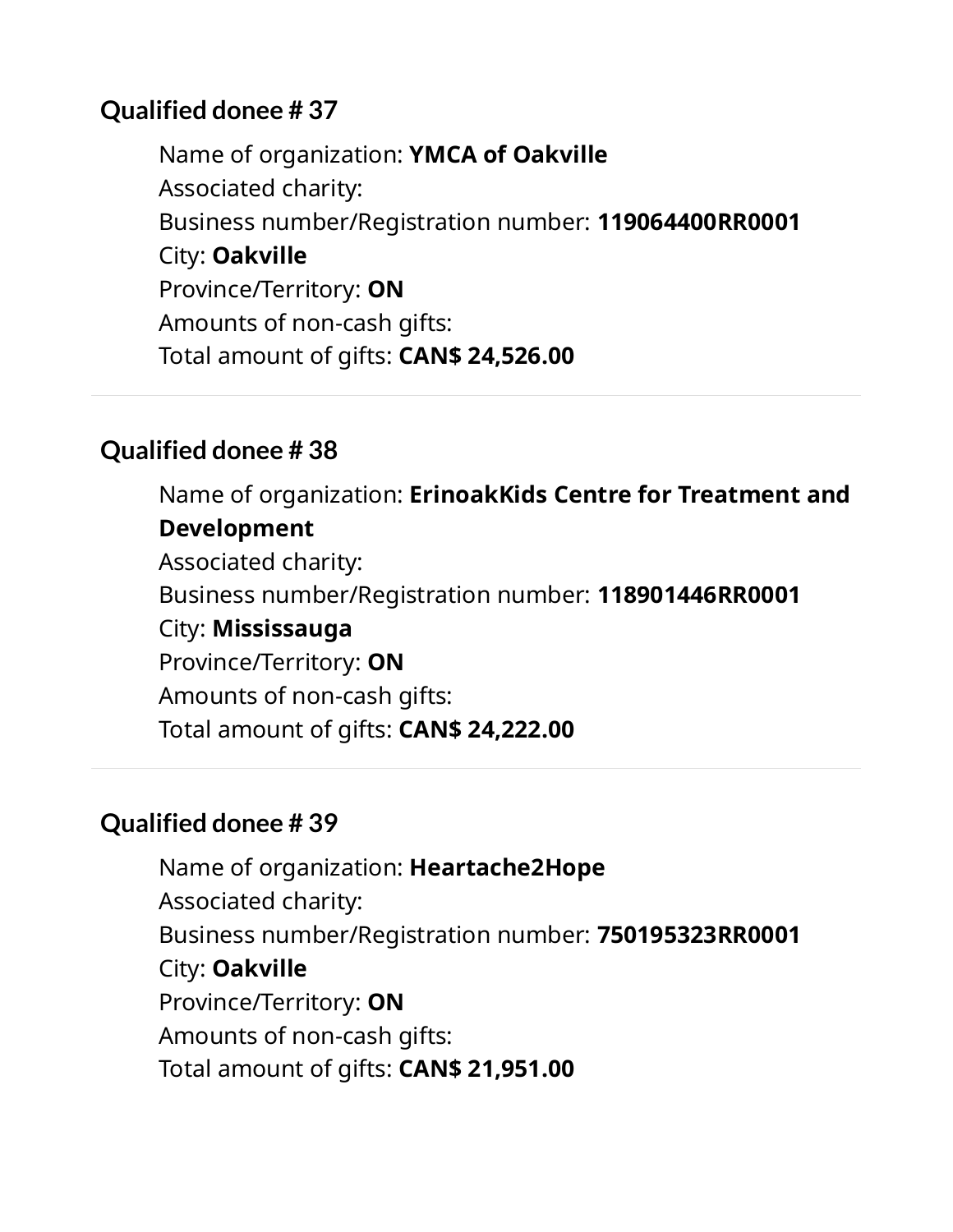Name of organization: **Big Brothers Big Sisters of Halton and Hamilton** Associated charity: Business number/Registration number: **106792989RR0001** City: **Oakville** Province/Territory: **ON** Amounts of non-cash gifts: Total amount of gifts: **CAN\$ 21,653.00**

## **Qualified donee # 41**

Name of organization: **Food4Kids Halton** Associated charity: Business number/Registration number: **833297484RR0001** City: **Burlington** Province/Territory: **ON** Amounts of non-cash gifts: Total amount of gifts: **CAN\$ 21,578.00**

# **Qualified donee # 42**

Name of organization: **Halton District School Board** Associated charity: Business number/Registration number: **107462301RR0001** City: **Burlington** Province/Territory: **ON** Amounts of non-cash gifts: Total amount of gifts: **CAN\$ 21,000.00**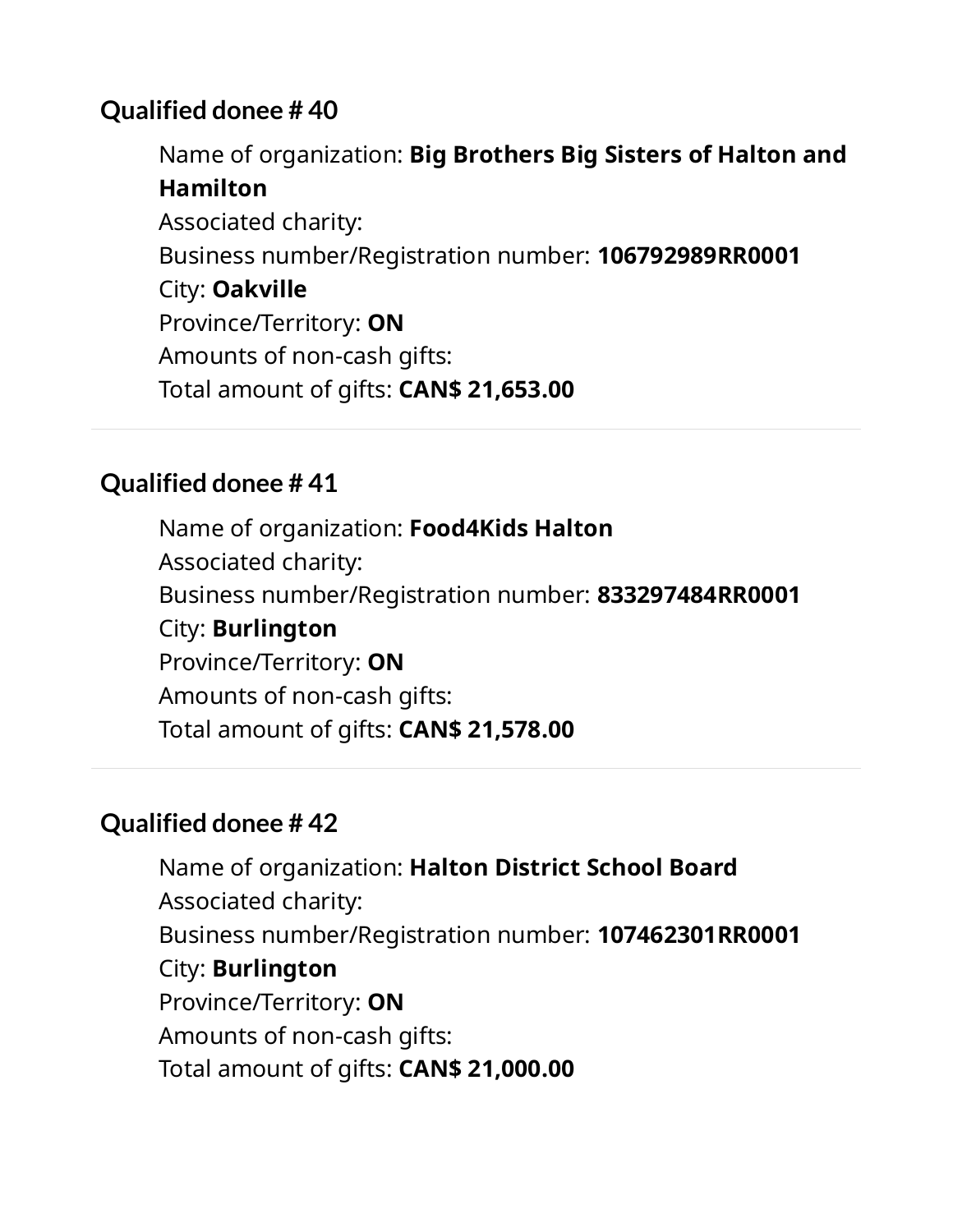Name of organization: **May Court Club of Oakville** Associated charity: Business number/Registration number: **119244614RR0001** City: **Oakville** Province/Territory: **ON** Amounts of non-cash gifts: Total amount of gifts: **CAN\$ 21,000.00**

## **Qualified donee # 44**

Name of organization: **Canadian Mental Health Association, Muskoka -** Associated charity: Business number/Registration number: **140818899RR0001** City: **Bracebridge** Province/Territory: **ON** Amounts of non-cash gifts: Total amount of gifts: **CAN\$ 20,000.00**

# **Qualified donee # 45**

Name of organization: **Restorations Second Stage Homes** Associated charity: Business number/Registration number: **817614779RR0001** City: **Stoney Creek** Province/Territory: **ON** Amounts of non-cash gifts: Total amount of gifts: **CAN\$ 20,000.00**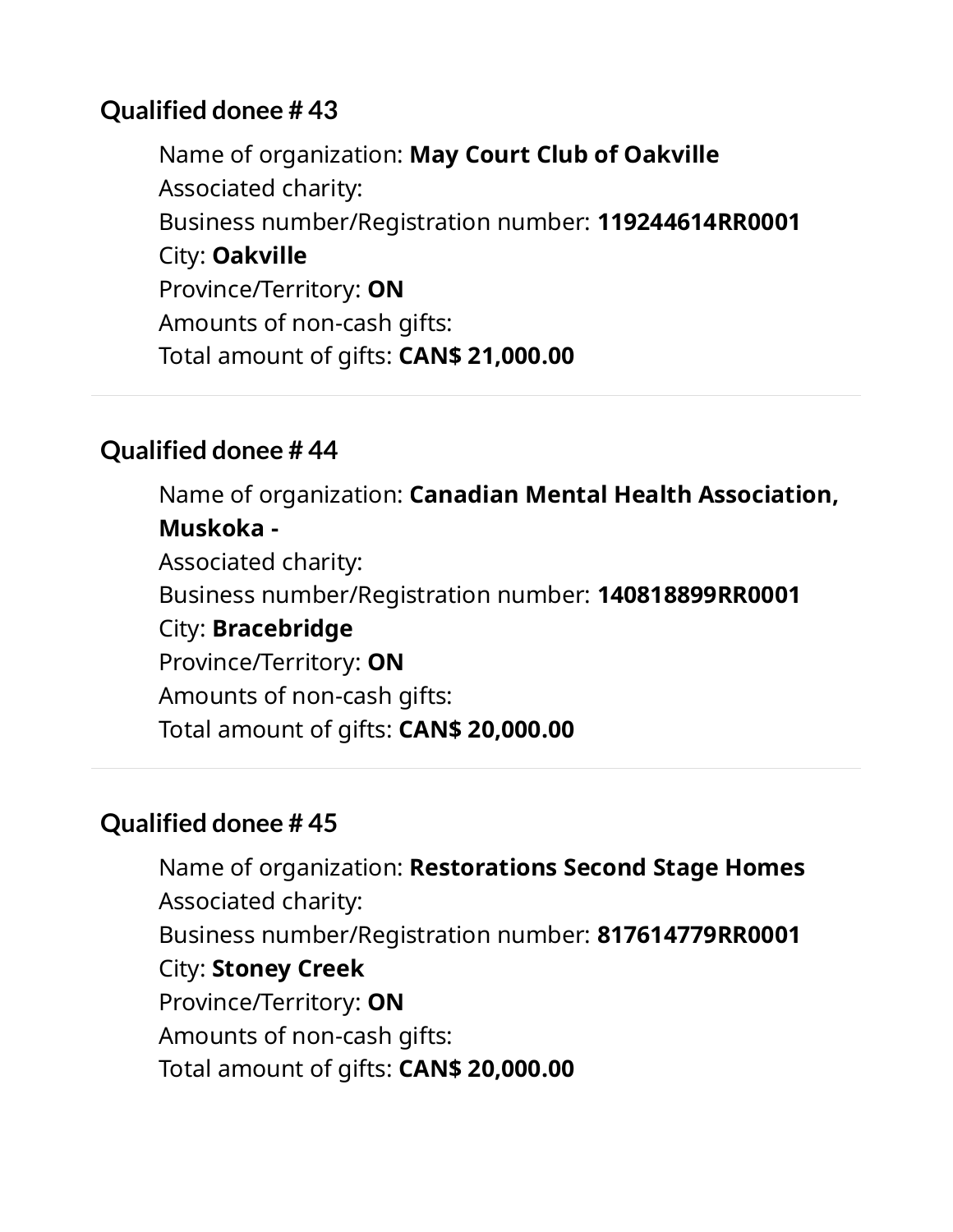Name of organization: **Ian Anderson House Foundation** Associated charity: Business number/Registration number: **138904602RR0001** City: **Oakville** Province/Territory: **ON** Amounts of non-cash gifts: Total amount of gifts: **CAN\$ 19,920.00**

#### **Qualified donee # 47**

Name of organization: **The Salvation Army Oakville** Associated charity: Business number/Registration number: **107951618RR0323** City: **Oakville** Province/Territory: **ON** Amounts of non-cash gifts: Total amount of gifts: **CAN\$ 17,923.00**

# **Qualified donee # 48**

Name of organization: **Society of Saint Vincent de Paul** Associated charity: Business number/Registration number: **132410671RR0001** City: **Gloucester** Province/Territory: **ON** Amounts of non-cash gifts: Total amount of gifts: **CAN\$ 17,250.00**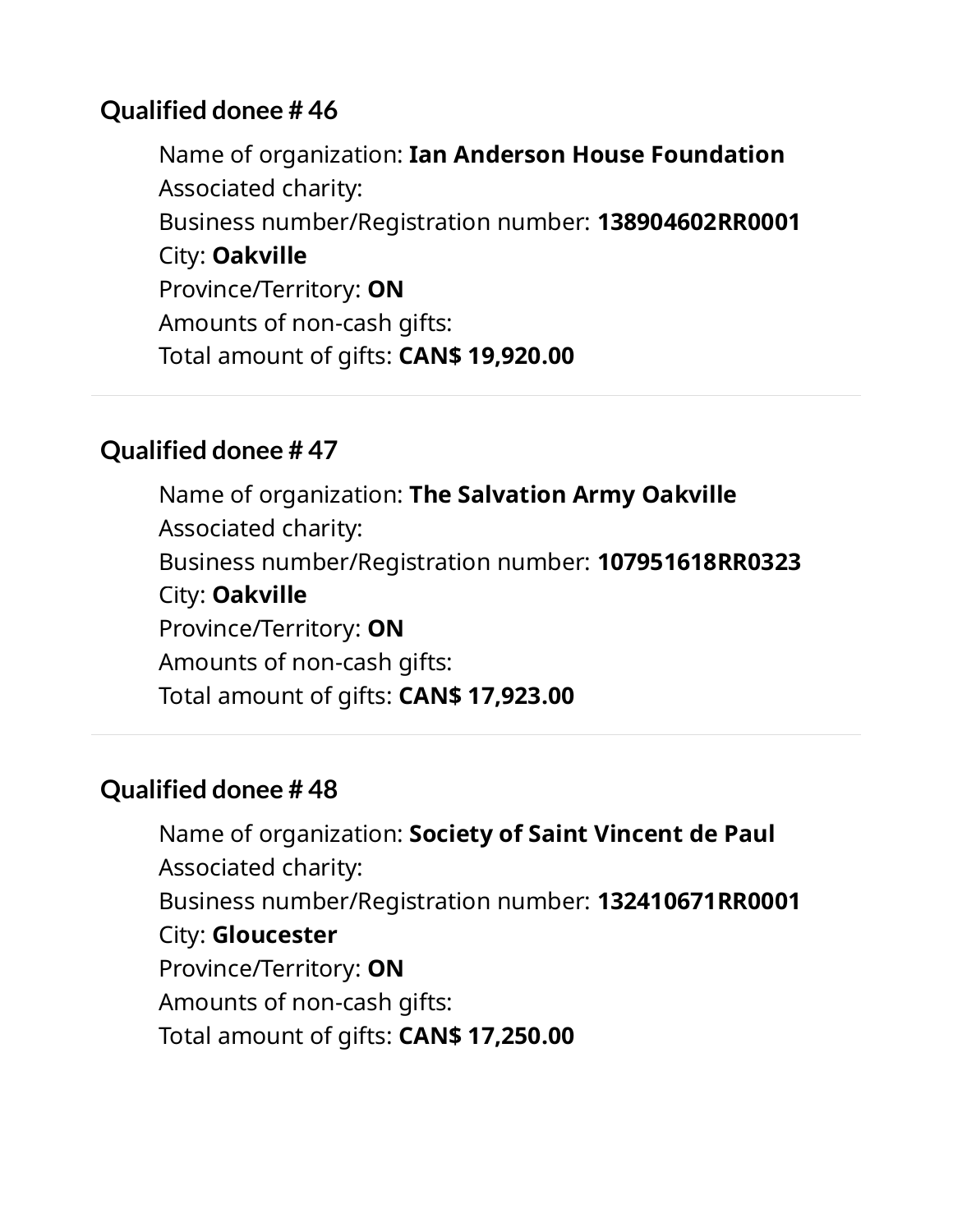Name of organization: **Willing Hearts International Society - Canada** Associated charity: Business number/Registration number: **853516946RR0001** City: **North Vancou** Province/Territory: **BC** Amounts of non-cash gifts: Total amount of gifts: **CAN\$ 16,000.00**

## **Qualified donee # 50**

Name of organization: **Beautiful World Canada Foundation** Associated charity: Business number/Registration number: **842133480RR0001** City: **Toronto** Province/Territory: **ON** Amounts of non-cash gifts: Total amount of gifts: **CAN\$ 15,560.00**

# **Qualified donee # 51**

Name of organization: **Boys and Girls Clubs of Winnipeg** Associated charity: Business number/Registration number: **130636962RR0001** City: **Winnipeg** Province/Territory: **MB** Amounts of non-cash gifts: Total amount of gifts: **CAN\$ 15,000.00**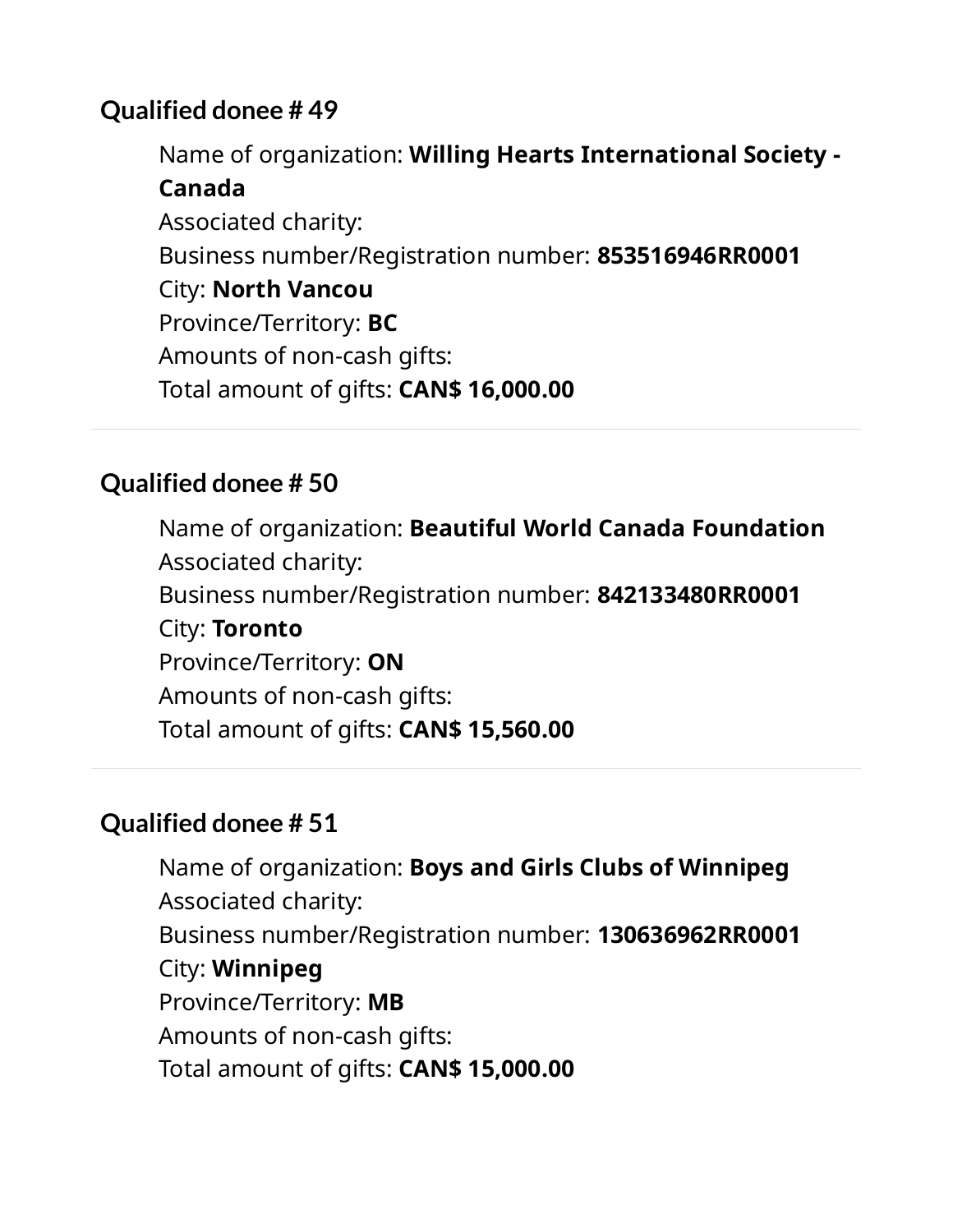Name of organization: **Umoja Operation Compassion Society of British Columbia** Associated charity: Business number/Registration number: **886425909RR0001** City: **Surrey** Province/Territory: **BC** Amounts of non-cash gifts: Total amount of gifts: **CAN\$ 15,000.00**

#### **Qualified donee # 53**

Name of organization: **Brant Community Foundation** Associated charity: Business number/Registration number: **883564494RR0001** City: **Brantford** Province/Territory: **ON** Amounts of non-cash gifts: Total amount of gifts: **CAN\$ 14,743.00**

#### **Qualified donee # 54**

Name of organization: **STRIDE (Supported Training and Rehabilitation** Associated charity: Business number/Registration number: **107462566RR0001** City: **Milton** Province/Territory: **ON** Amounts of non-cash gifts: Total amount of gifts: **CAN\$ 13,120.00**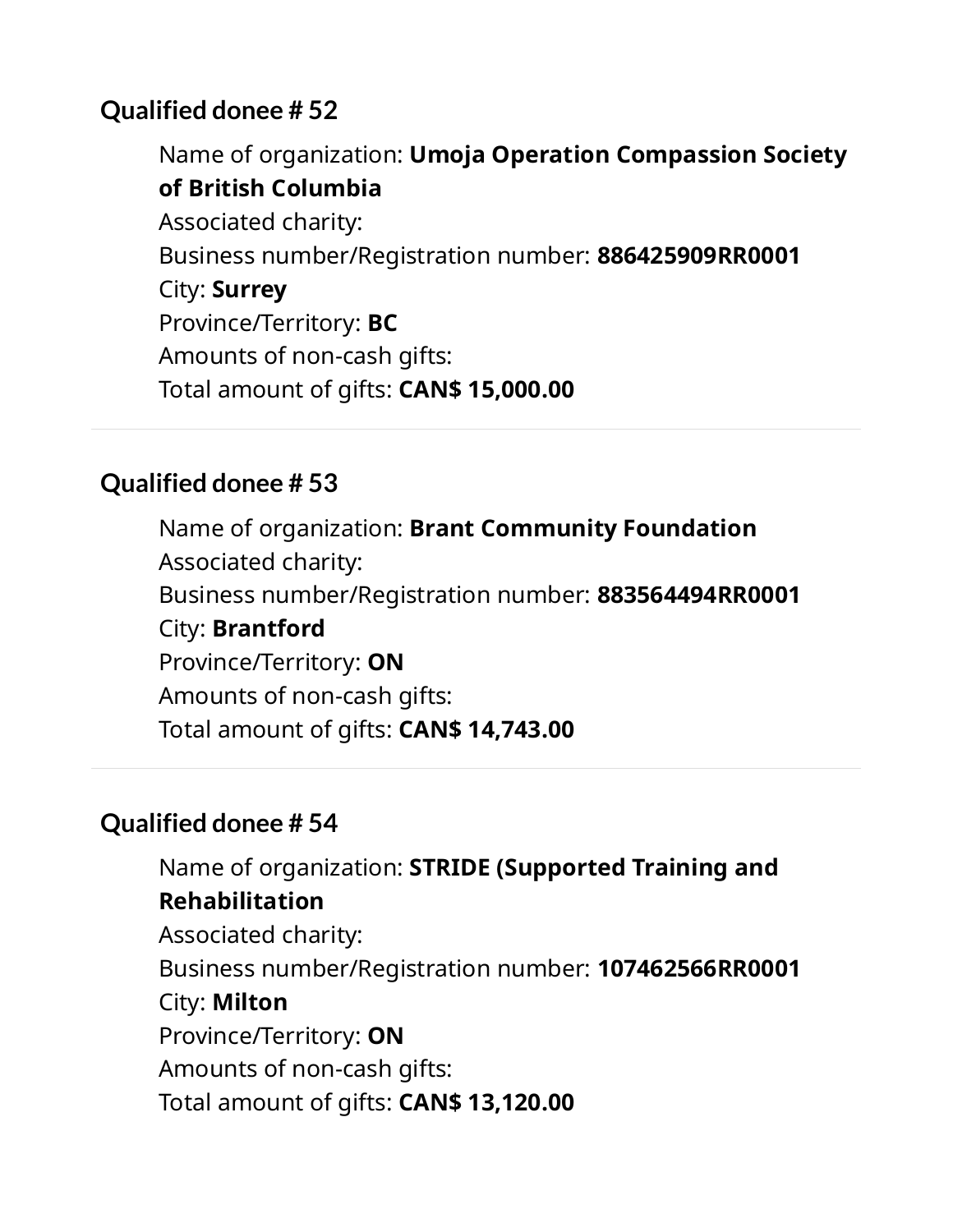Name of organization: **Fare Share Food Bank (Oakville) Inc** Associated charity: Business number/Registration number: **131736662RR0001** City: **Oakville** Province/Territory: **ON** Amounts of non-cash gifts: Total amount of gifts: **CAN\$ 13,000.00**

#### **Qualified donee # 56**

Name of organization: **Maple Grove United Church** Associated charity: Business number/Registration number: **119031730RR0001** City: **Oakville** Province/Territory: **ON** Amounts of non-cash gifts: Total amount of gifts: **CAN\$ 13,000.00**

# **Qualified donee # 57**

Name of organization: **Boston Presbyterian Church** Associated charity: Business number/Registration number: **118813872RR0001** City: **Milton** Province/Territory: **ON** Amounts of non-cash gifts: Total amount of gifts: **CAN\$ 12,957.00**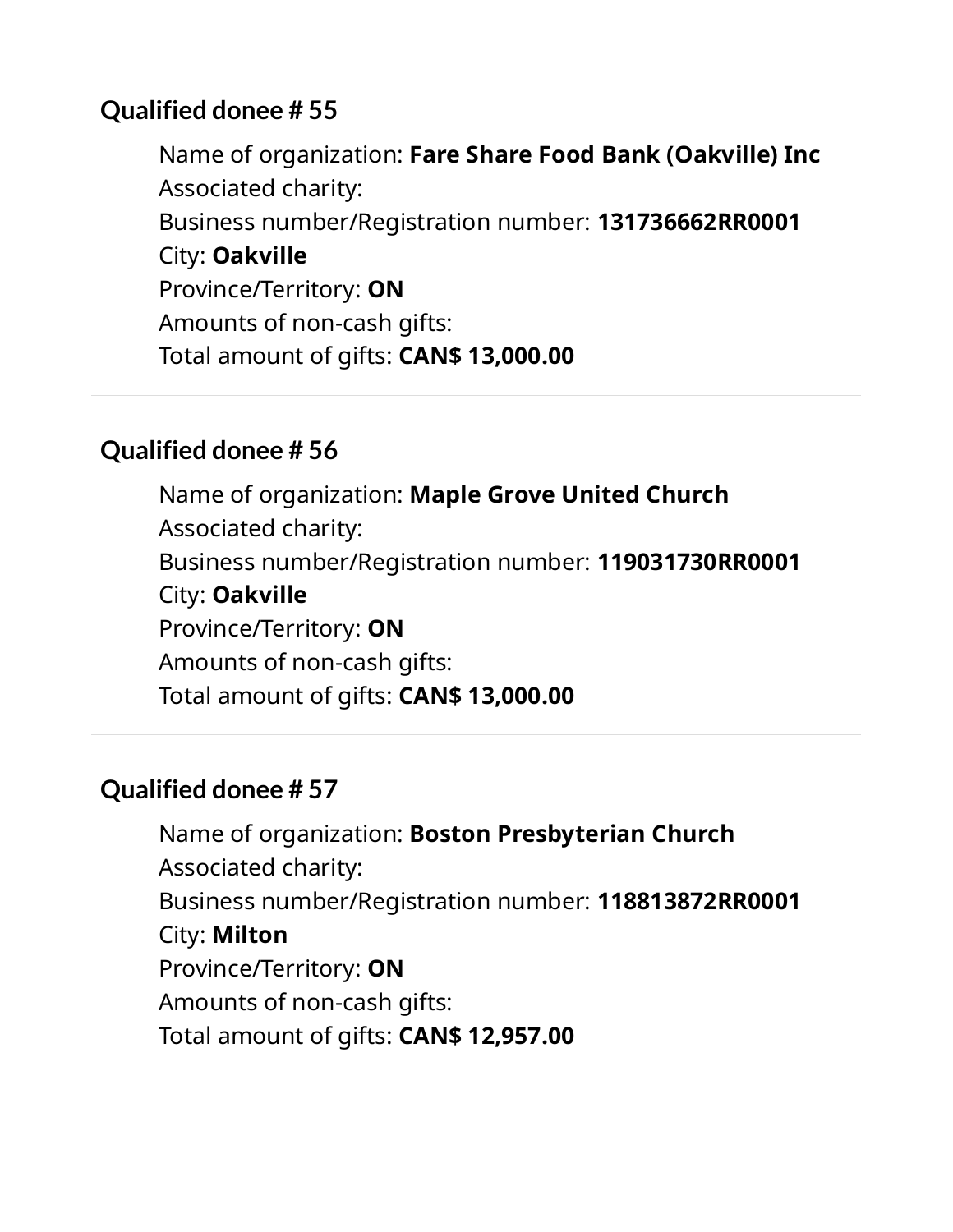Name of organization: **Georgetown Hospital Foundation** Associated charity: Business number/Registration number: **820012276RR0001** City: **Georgetown** Province/Territory: **ON** Amounts of non-cash gifts: Total amount of gifts: **CAN\$ 12,957.00**

#### **Qualified donee # 59**

Name of organization: **Hillcrest United Church - Hornby Pastoral Charge** Associated charity: Business number/Registration number: **132786955RR0001** City: **Georgetown** Province/Territory: **ON** Amounts of non-cash gifts: Total amount of gifts: **CAN\$ 12,957.00**

# **Qualified donee # 60**

Name of organization: **Milton District Hospital Foundation** Associated charity: Business number/Registration number: **119245330RR0001** City: **Milton** Province/Territory: **ON** Amounts of non-cash gifts: Total amount of gifts: **CAN\$ 12,957.00**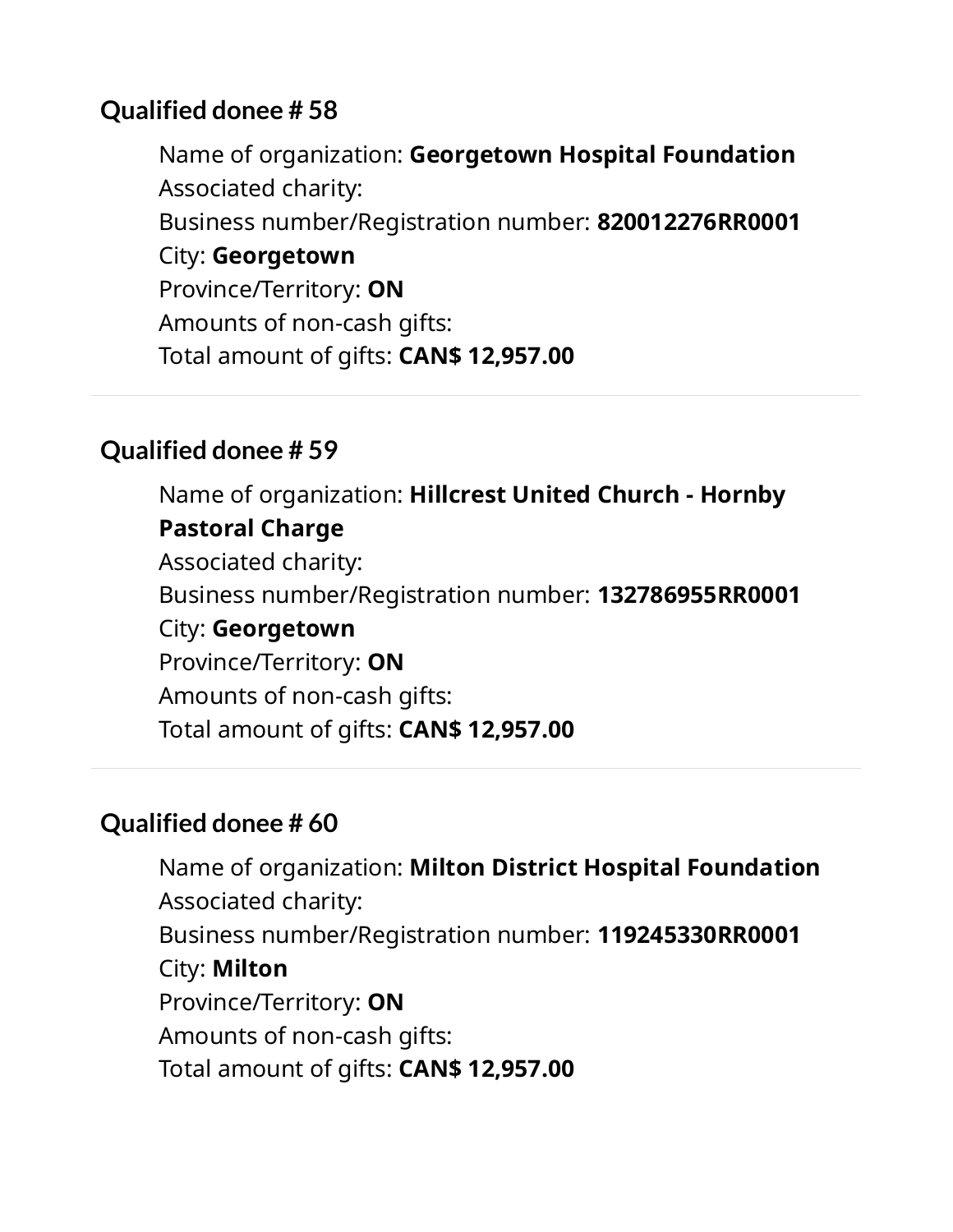Name of organization: **Canadian Mental Health Association - Halton Region Branch** Associated charity: Business number/Registration number: **106863475RR0001** City: **Oakville** Province/Territory: **ON** Amounts of non-cash gifts: Total amount of gifts: **CAN\$ 12,591.00**

## **Qualified donee # 62**

Name of organization: **University of Guelph** Associated charity: Business number/Registration number: **108161829RR0001** City: **Guelph** Province/Territory: **ON** Amounts of non-cash gifts: Total amount of gifts: **CAN\$ 12,081.00**

#### **Qualified donee # 63**

Name of organization: **Pathways to Education Canada** Associated charity: Business number/Registration number: **861908499RR0001** City: **Toronto** Province/Territory: **ON** Amounts of non-cash gifts: Total amount of gifts: **CAN\$ 12,000.00**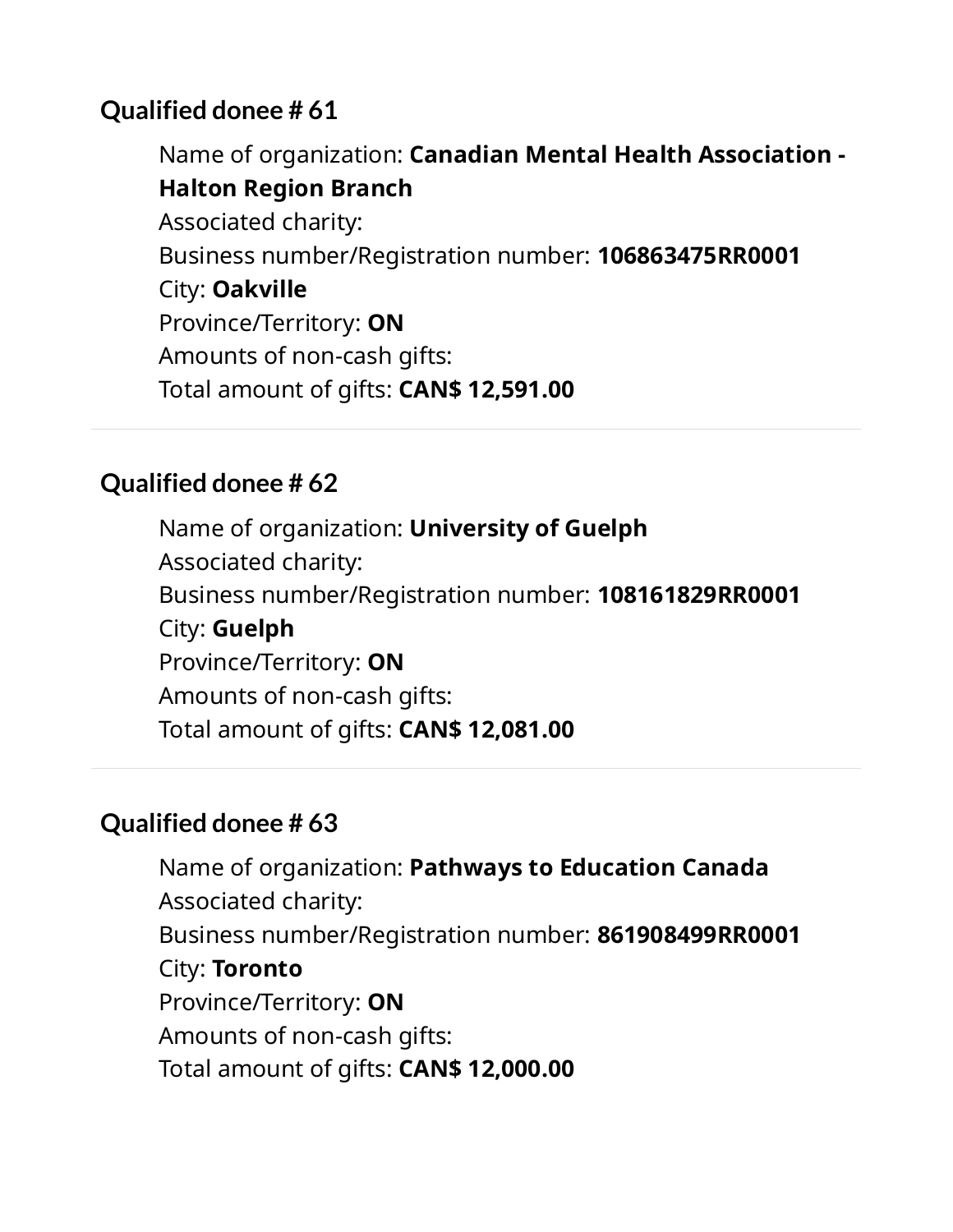Name of organization: **Radius Child and Youth Services** Associated charity: Business number/Registration number: **137412656RR0001** City: **Oakville** Province/Territory: **ON** Amounts of non-cash gifts: Total amount of gifts: **CAN\$ 11,381.00**

#### **Qualified donee # 65**

Name of organization: **Start2Finish** Associated charity: Business number/Registration number: **802700542RR0001** City: **Mississauga** Province/Territory: **ON** Amounts of non-cash gifts: Total amount of gifts: **CAN\$ 11,249.00**

# **Qualified donee # 66**

Name of organization: **Appleby College** Associated charity: Business number/Registration number: **119212983RR0001** City: **Oakville** Province/Territory: **ON** Amounts of non-cash gifts: Total amount of gifts: **CAN\$ 10,970.00**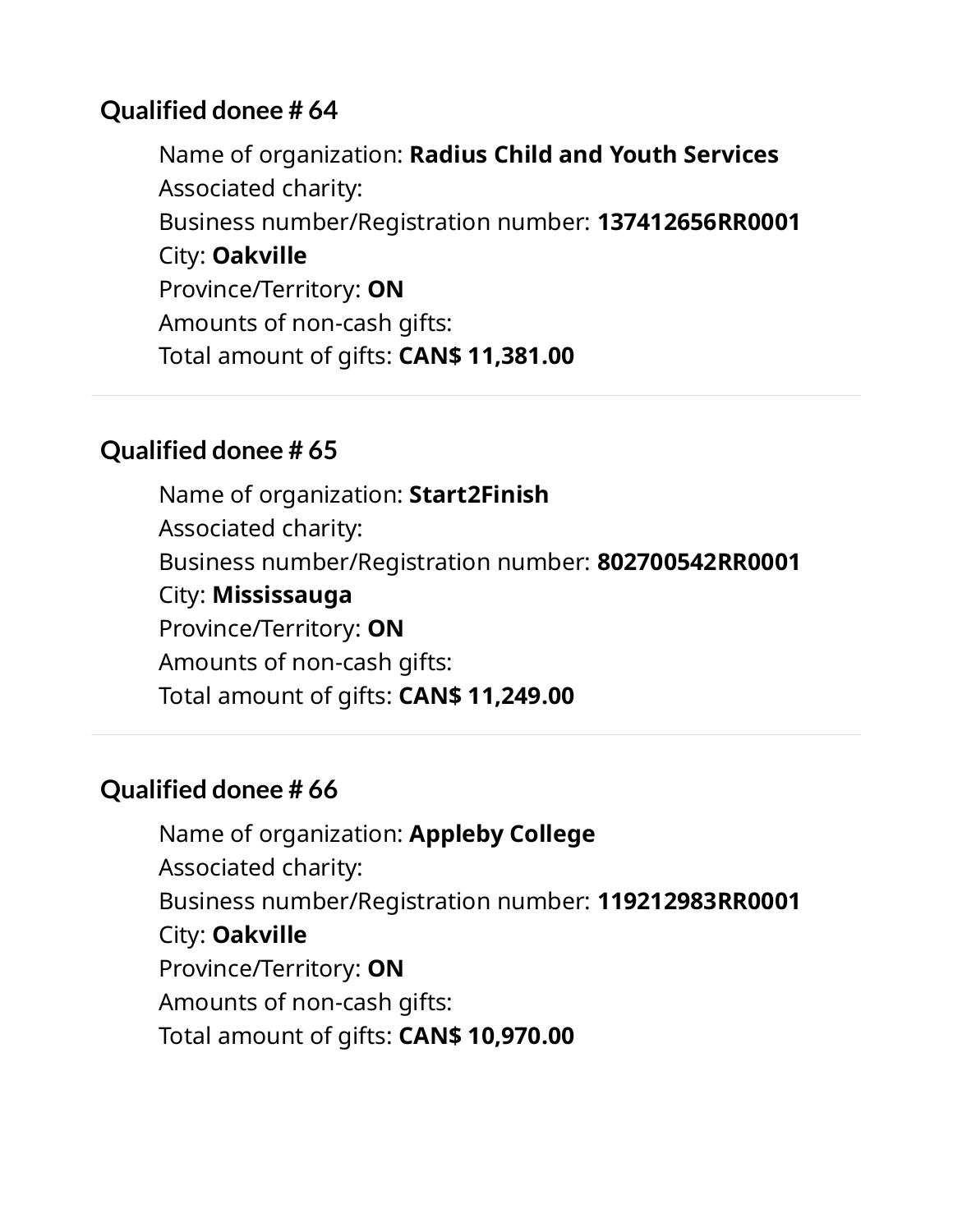Name of organization: **The Oakville Choir for Children & Youth** Associated charity: Business number/Registration number: **889106571RR0001** City: **Oakville** Province/Territory: **ON** Amounts of non-cash gifts: Total amount of gifts: **CAN\$ 10,439.00**

## **Qualified donee # 68**

Name of organization: **HIPPY Halton** Associated charity: Business number/Registration number: **837847813RR0001** City: **Oakville** Province/Territory: **ON** Amounts of non-cash gifts: Total amount of gifts: **CAN\$ 10,250.00**

#### **Qualified donee # 69**

Name of organization: **Heart and Stroke Foundation of Ontario** Associated charity: Business number/Registration number: **107472839RR0001** City: **Toronto** Province/Territory: **ON** Amounts of non-cash gifts: Total amount of gifts: **CAN\$ 10,124.00**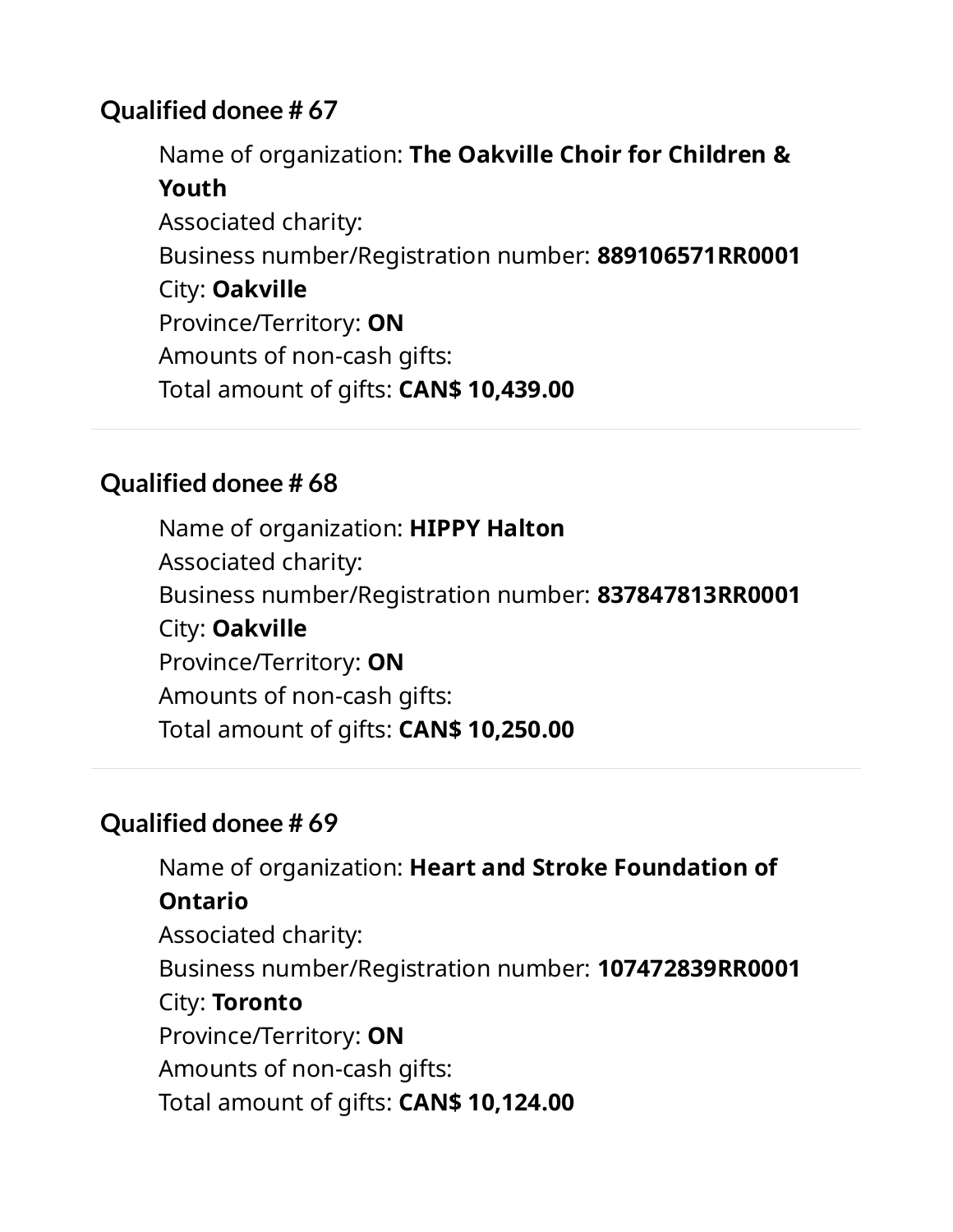Name of organization: **Carleton University** Associated charity: Business number/Registration number: **118838937RR0001** City: **Ottawa** Province/Territory: **ON** Amounts of non-cash gifts: Total amount of gifts: **CAN\$ 10,000.00**

# **Qualified donee # 71**

Name of organization: **Centre for Addiction and Mental Health (CAMH) Foundation** Associated charity: Business number/Registration number: **106932320RR0001** City: **Toronto** Province/Territory: **ON** Amounts of non-cash gifts: Total amount of gifts: **CAN\$ 10,000.00**

# **Qualified donee # 72**

Name of organization: **Confederation College** Associated charity: Business number/Registration number: **106966427RR0002** City: **Thunder Bay** Province/Territory: **ON** Amounts of non-cash gifts: Total amount of gifts: **CAN\$ 10,000.00**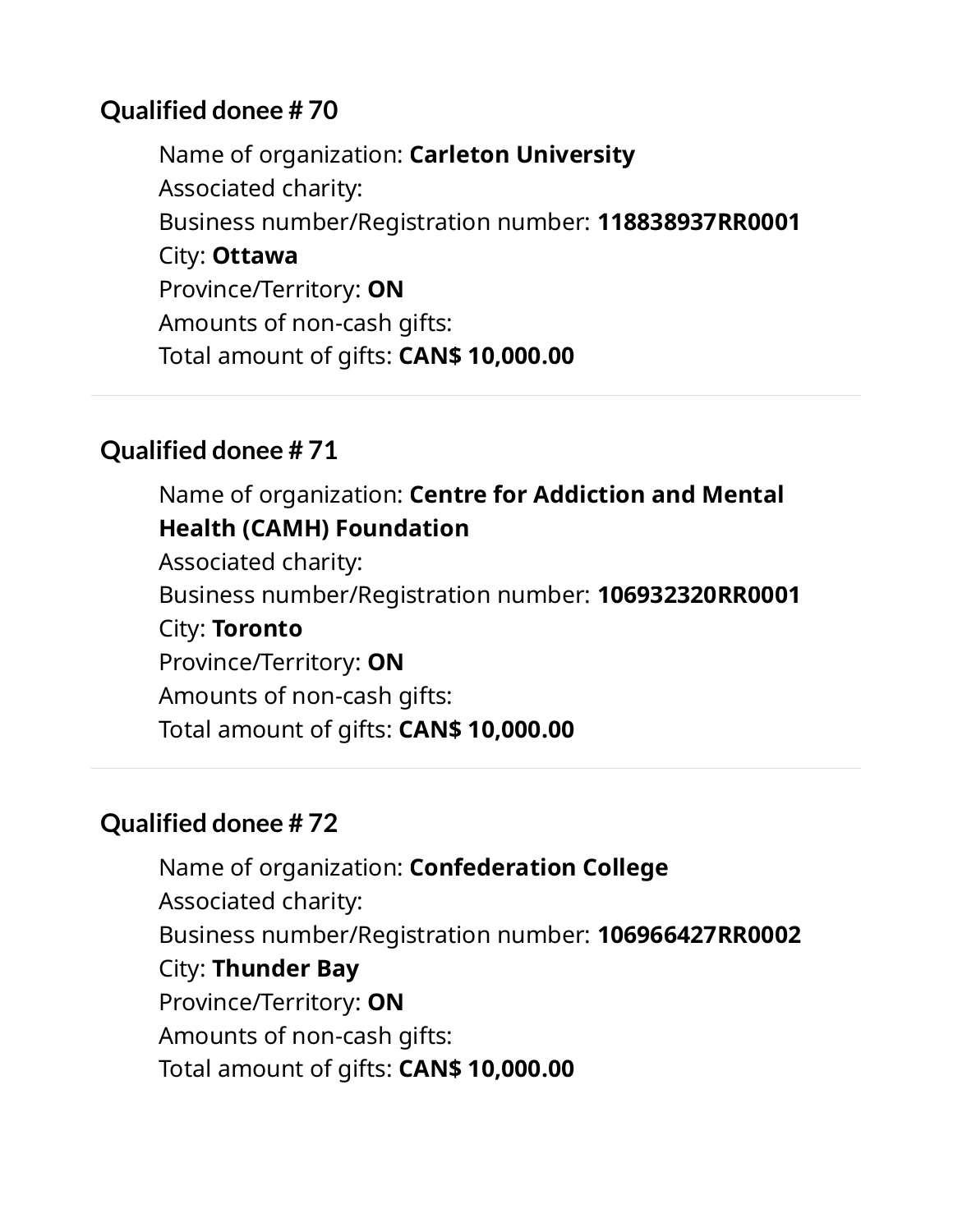Name of organization: **IDE Canada** Associated charity: Business number/Registration number: **118893130RR0001** City: **Winnipeg** Province/Territory: **MB** Amounts of non-cash gifts: Total amount of gifts: **CAN\$ 10,000.00**

#### **Qualified donee # 74**

Name of organization: **Oak Park Neighbourhood Centre** Associated charity: Business number/Registration number: **855402244RR0001** City: **Oakville** Province/Territory: **ON** Amounts of non-cash gifts: Total amount of gifts: **CAN\$ 10,000.00**

# **Qualified donee # 75**

Name of organization: **Raymond James Canada Foundation** Associated charity: Business number/Registration number: **832173900RR0001** City: **Waterloo** Province/Territory: **ON** Amounts of non-cash gifts: Total amount of gifts: **CAN\$ 10,000.00**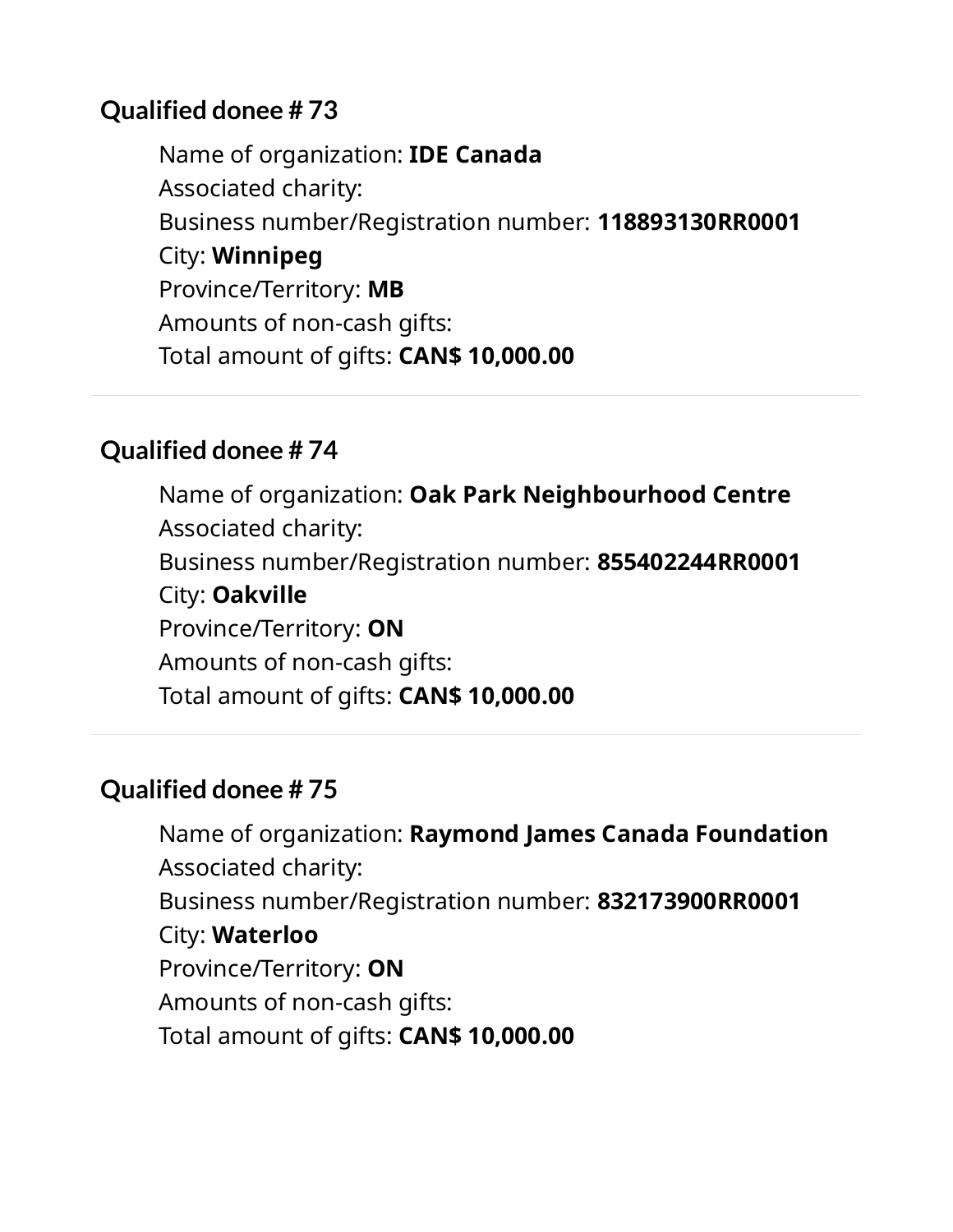Name of organization: **Stephen Leacock Foundation for Children** Associated charity: Business number/Registration number: **890014541RR0001** City: **Toronto** Province/Territory: **ON** Amounts of non-cash gifts: Total amount of gifts: **CAN\$ 10,000.00**

## **Qualified donee # 77**

Name of organization: **United Way of Greater Toronto & York Region** Associated charity: Business number/Registration number: **119278216RR0001** City: **Toronto** Province/Territory: **ON** Amounts of non-cash gifts: Total amount of gifts: **CAN\$ 10,000.00**

# **Qualified donee # 78**

Name of organization: **University of Waterloo** Associated charity: Business number/Registration number: **119260685RR0001** City: **Waterloo** Province/Territory: **ON** Amounts of non-cash gifts: Total amount of gifts: **CAN\$ 10,000.00**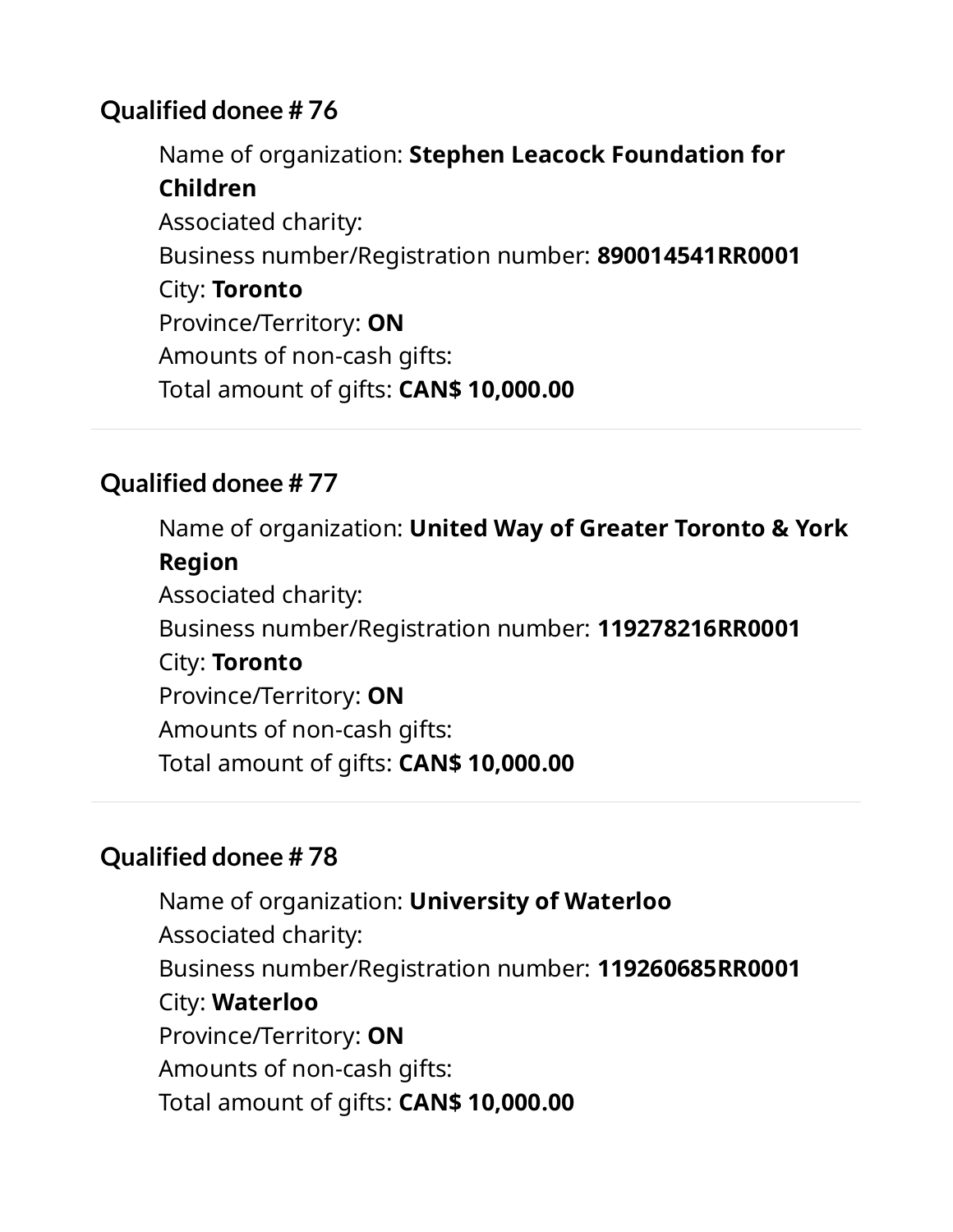Name of organization: **Youth Without Shelter** Associated charity: Business number/Registration number: **119307817RR0001** City: **Etobicoke** Province/Territory: **ON** Amounts of non-cash gifts: Total amount of gifts: **CAN\$ 10,000.00**

#### **Qualified donee # 80**

Name of organization: **Distress Centre Halton** Associated charity: Business number/Registration number: **107790628RR0001** City: **Oakville** Province/Territory: **ON** Amounts of non-cash gifts: Total amount of gifts: **CAN\$ 8,208.00**

# **Qualified donee # 81**

Name of organization: **Front Line Outreach** Associated charity: Business number/Registration number: **827492901RR0001** City: **Oakville** Province/Territory: **ON** Amounts of non-cash gifts: Total amount of gifts: **CAN\$ 8,034.00**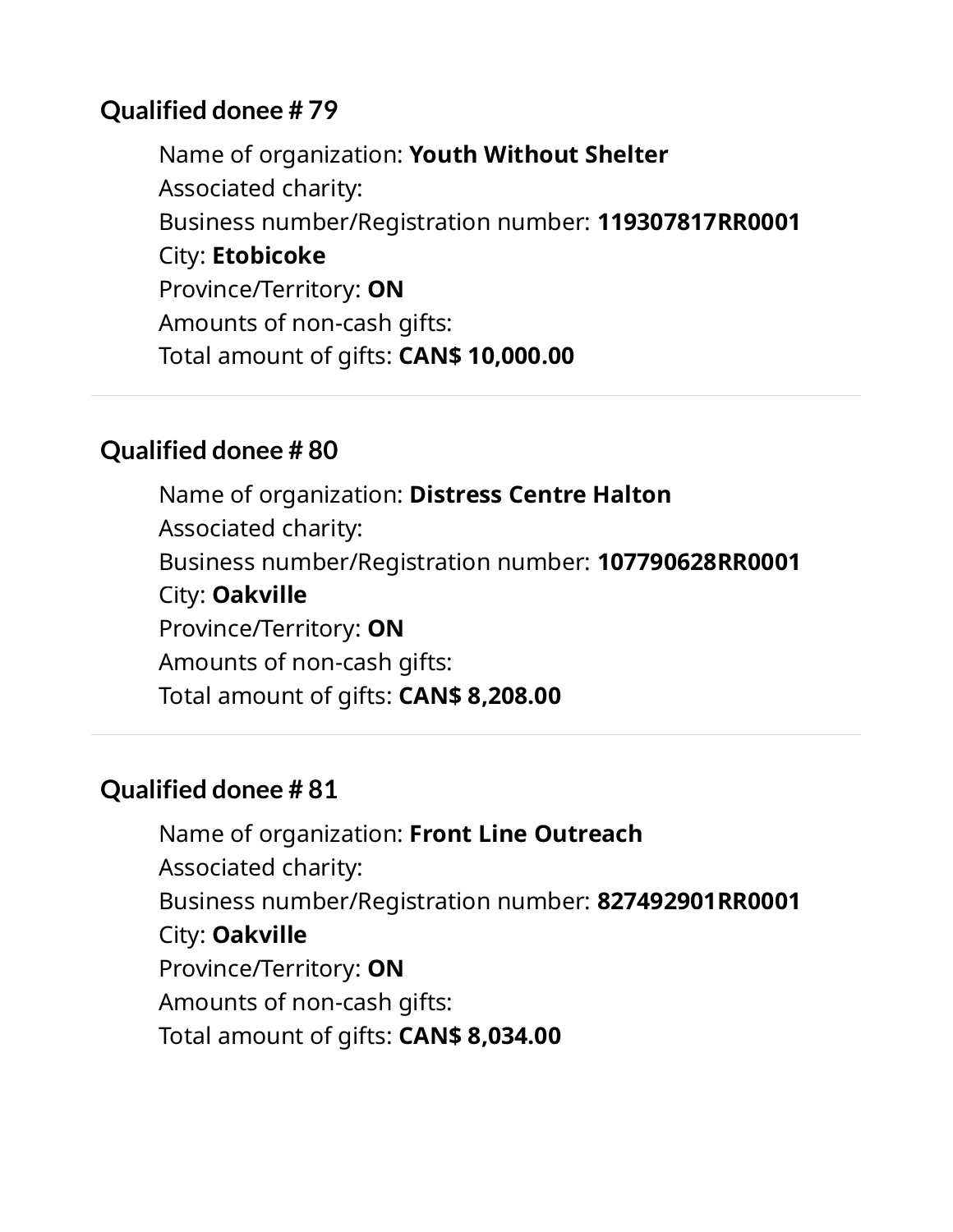Name of organization: **Halton Learning Foundation (HLF)** Associated charity: Business number/Registration number: **889975223RR0001** City: **Burlington** Province/Territory: **ON** Amounts of non-cash gifts: Total amount of gifts: **CAN\$ 7,952.00**

#### **Qualified donee # 83**

Name of organization: **Kids Help Phone/Jeunesse, J'ecoute** Associated charity: Business number/Registration number: **130005846RR0001** City: **Toronto** Province/Territory: **ON** Amounts of non-cash gifts: Total amount of gifts: **CAN\$ 7,790.00**

#### **Qualified donee # 84**

Name of organization: **The Darling Home for Kids** Associated charity: Business number/Registration number: **888524840RR0001** City: **Milton** Province/Territory: **ON** Amounts of non-cash gifts: Total amount of gifts: **CAN\$ 7,716.00**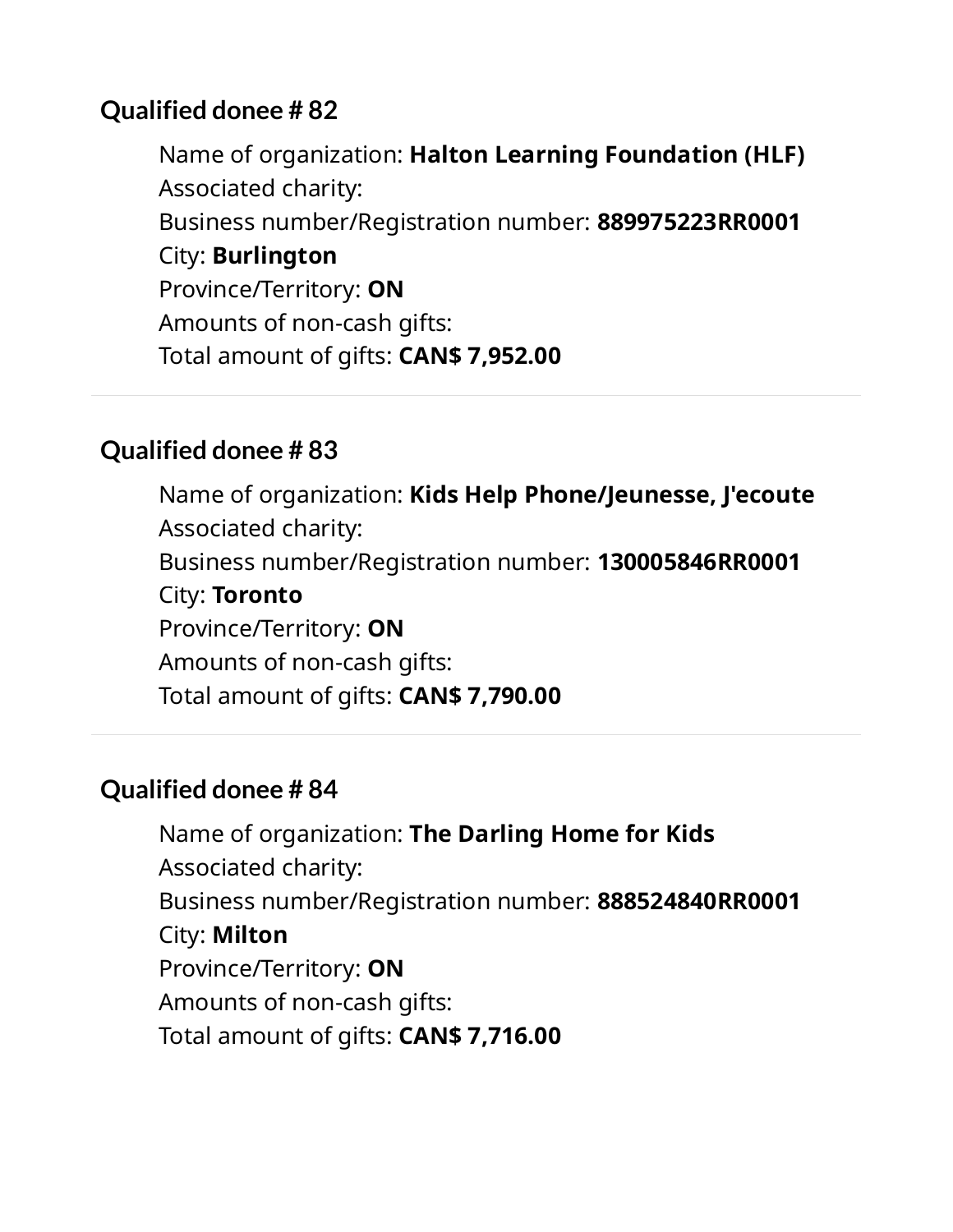Name of organization: **The Baycrest Centre Foundation** Associated charity: Business number/Registration number: **119215242RR0001** City: **North York** Province/Territory: **ON** Amounts of non-cash gifts: Total amount of gifts: **CAN\$ 7,000.00**

## **Qualified donee # 86**

Name of organization: **The Lewa Wildlife Conservancy (Canada)** Associated charity: Business number/Registration number: **861876357RR0001** City: **North York** Province/Territory: **ON** Amounts of non-cash gifts: Total amount of gifts: **CAN\$ 7,000.00**

# **Qualified donee # 87**

Name of organization: **Oakvillegreen Conservation Association Inc (OCA)** Associated charity: Business number/Registration number: **848592010RR0001** City: **Oakville** Province/Territory: **ON** Amounts of non-cash gifts: Total amount of gifts: **CAN\$ 6,918.00**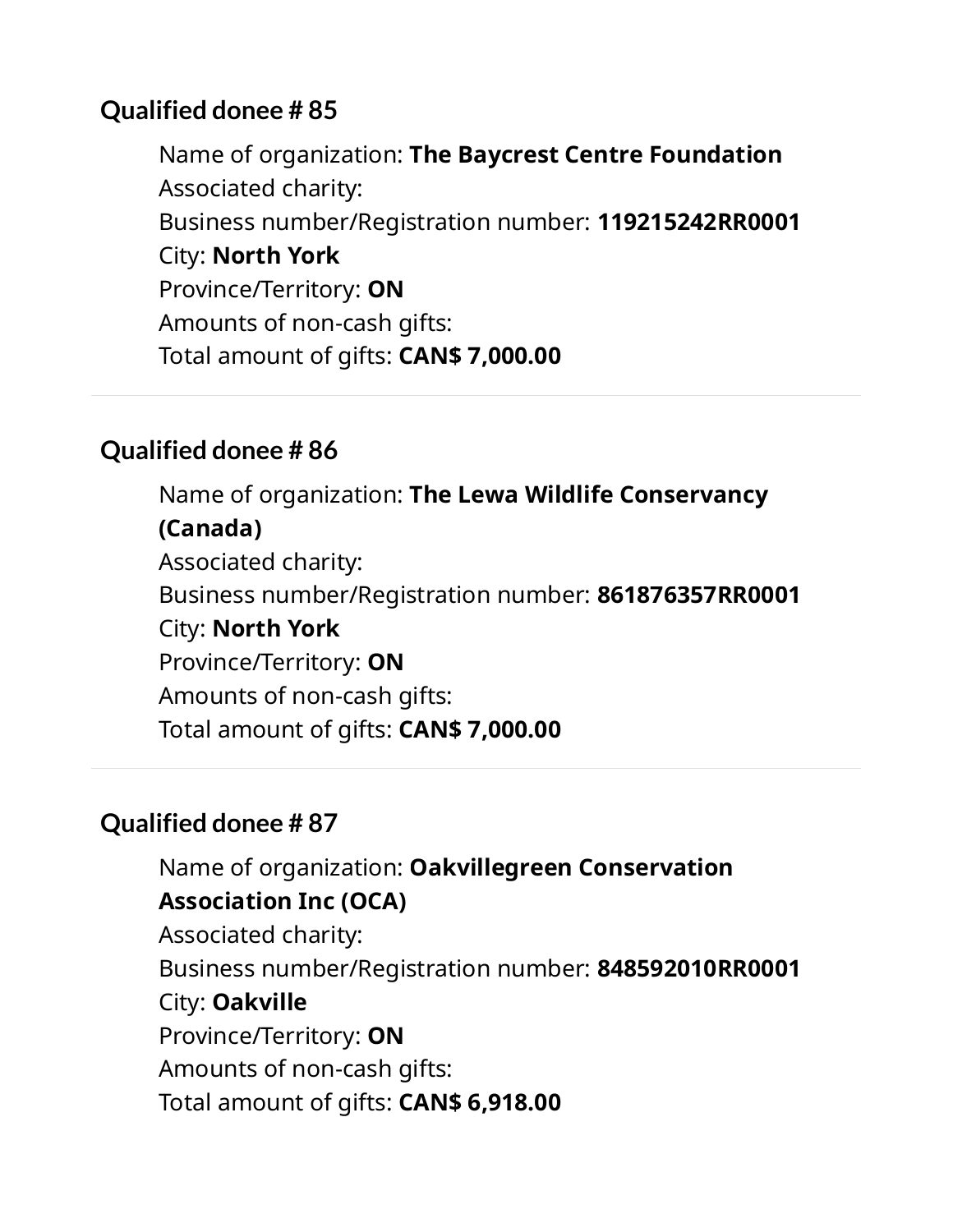Name of organization: **Children's Aid Foundation of Halton** Associated charity: Business number/Registration number: **134922475RR0001** City: **Burlington** Province/Territory: **ON** Amounts of non-cash gifts: Total amount of gifts: **CAN\$ 6,250.00**

#### **Qualified donee # 89**

Name of organization: **Chartwell Baptist Church** Associated charity: Business number/Registration number: **843967464RR0001** City: **Oakville** Province/Territory: **ON** Amounts of non-cash gifts: Total amount of gifts: **CAN\$ 6,000.00**

# **Qualified donee # 90**

Name of organization: **Oakville & Milton Humane Society** Associated charity: Business number/Registration number: **119064350RR0001** City: **Oakville** Province/Territory: **ON** Amounts of non-cash gifts: Total amount of gifts: **CAN\$ 5,467.00**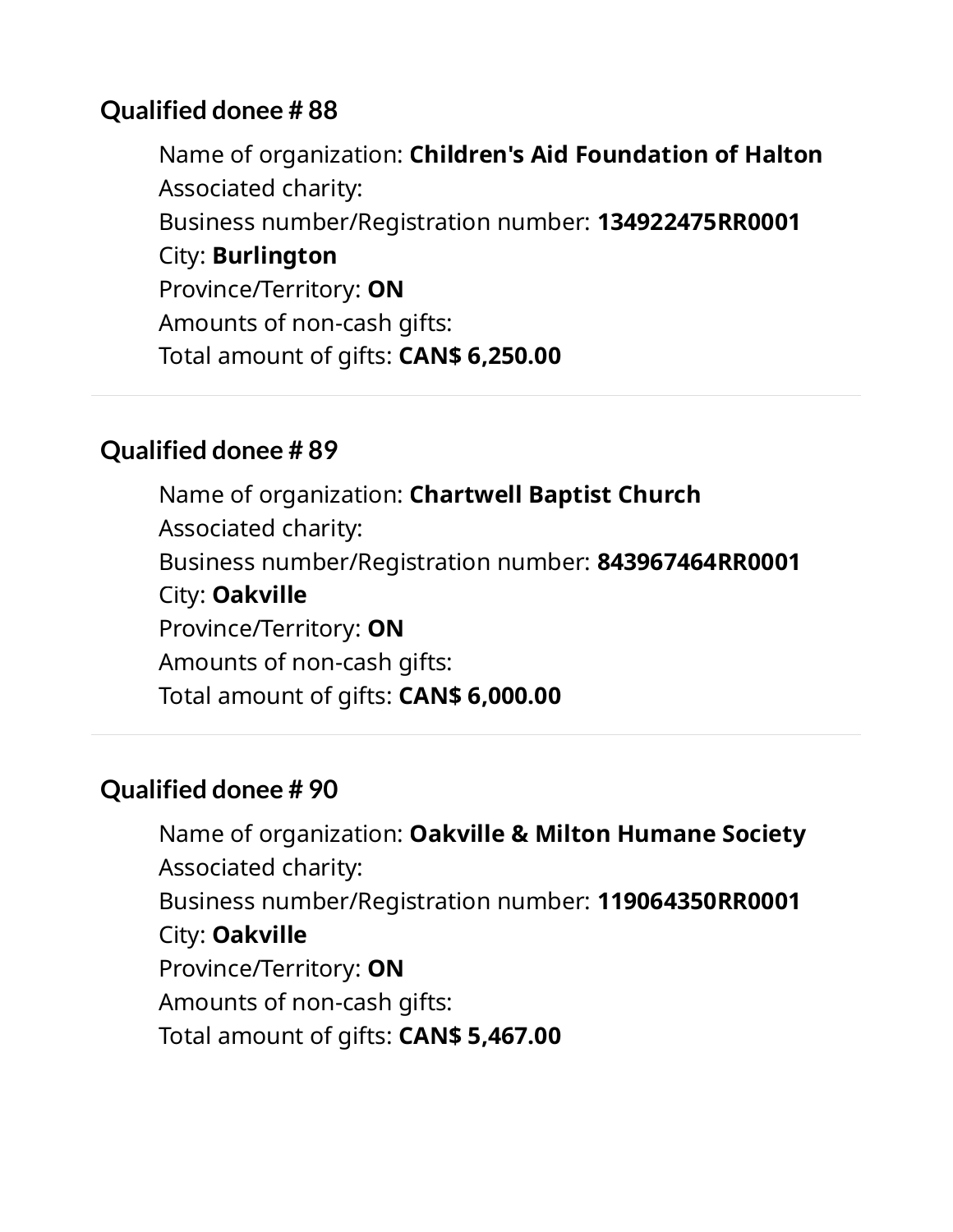Name of organization: **Community Development Halton** Associated charity: Business number/Registration number: **107462525RR0001** City: **Burlington** Province/Territory: **ON** Amounts of non-cash gifts: Total amount of gifts: **CAN\$ 5,405.00**

#### **Qualified donee # 92**

Name of organization: **St. Jude's Anglican Church** Associated charity: Business number/Registration number: **108099771R0086** City: **Oakville** Province/Territory: **ON** Amounts of non-cash gifts: Total amount of gifts: **CAN\$ 5,300.00**

# **Qualified donee # 93**

Name of organization: **Ontario Special Olympics** Associated charity: Business number/Registration number: **869562041RR0001** City: **Toronto** Province/Territory: **ON** Amounts of non-cash gifts: Total amount of gifts: **CAN\$ 5,150.00**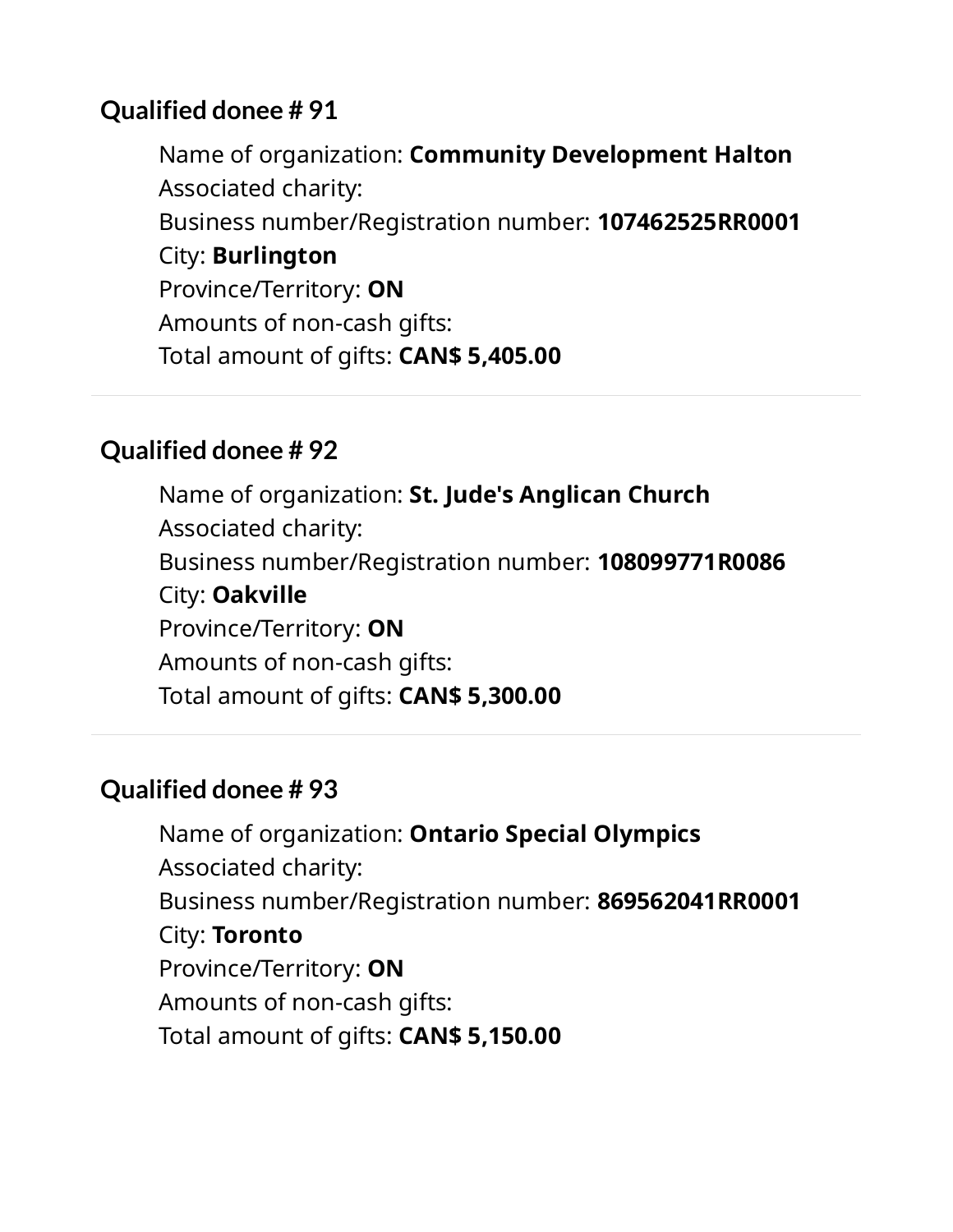Name of organization: **Canadian Cancer Society** Associated charity: Business number/Registration number: **118829803RR0001** City: **Toronto** Province/Territory: **ON** Amounts of non-cash gifts: Total amount of gifts: **CAN\$ 5,000.00**

# **Qualified donee # 95**

Name of organization: **Clan Mothers Turtle Lodge Incorporated** Associated charity: Business number/Registration number: **866806755RR0001** City: **Winnipeg** Province/Territory: **MB** Amounts of non-cash gifts: Total amount of gifts: **CAN\$ 5,000.00**

# **Qualified donee # 96**

Name of organization: **Diabetes Canada - Central South Ontario Regional** Associated charity: Business number/Registration number: **118885110RR0001** City: **Toronto** Province/Territory: **ON** Amounts of non-cash gifts: Total amount of gifts: **CAN\$ 5,000.00**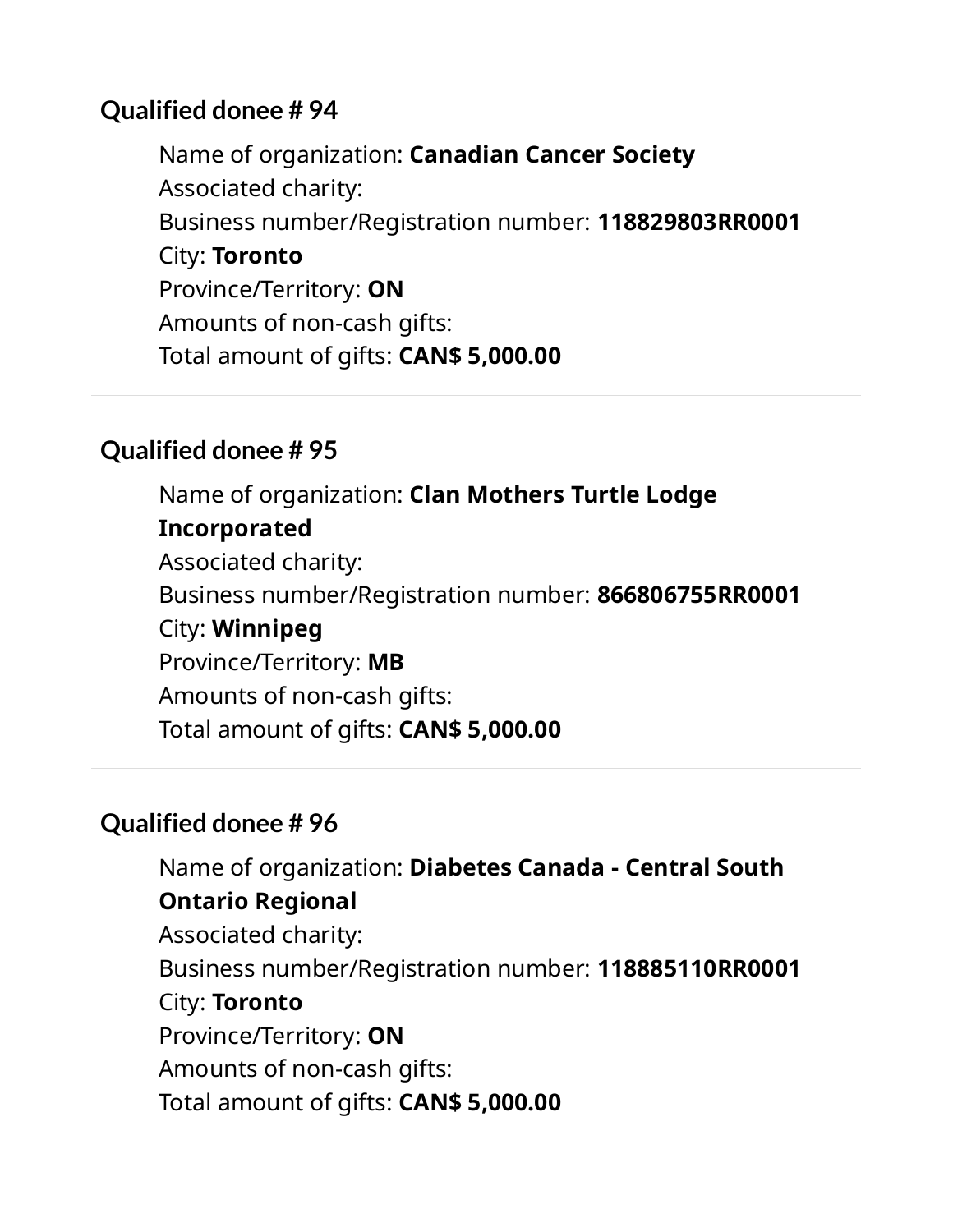Name of organization: **George Brown College** Associated charity: Business number/Registration number: **890881972RR001** City: **Toronto** Province/Territory: **ON** Amounts of non-cash gifts: Total amount of gifts: **CAN\$ 5,000.00**

#### **Qualified donee # 98**

Name of organization: **Golf Canada Foundation** Associated charity: Business number/Registration number: **126408129RR0001** City: **Oakville** Province/Territory: **ON** Amounts of non-cash gifts: Total amount of gifts: **CAN\$ 5,000.00**

#### **Qualified donee # 99**

Name of organization: **Holy Rosary Parish** Associated charity: Business number/Registration number: **107910259RR0054** City: **Toronto** Province/Territory: **ON** Amounts of non-cash gifts: Total amount of gifts: **CAN\$ 5,000.00**